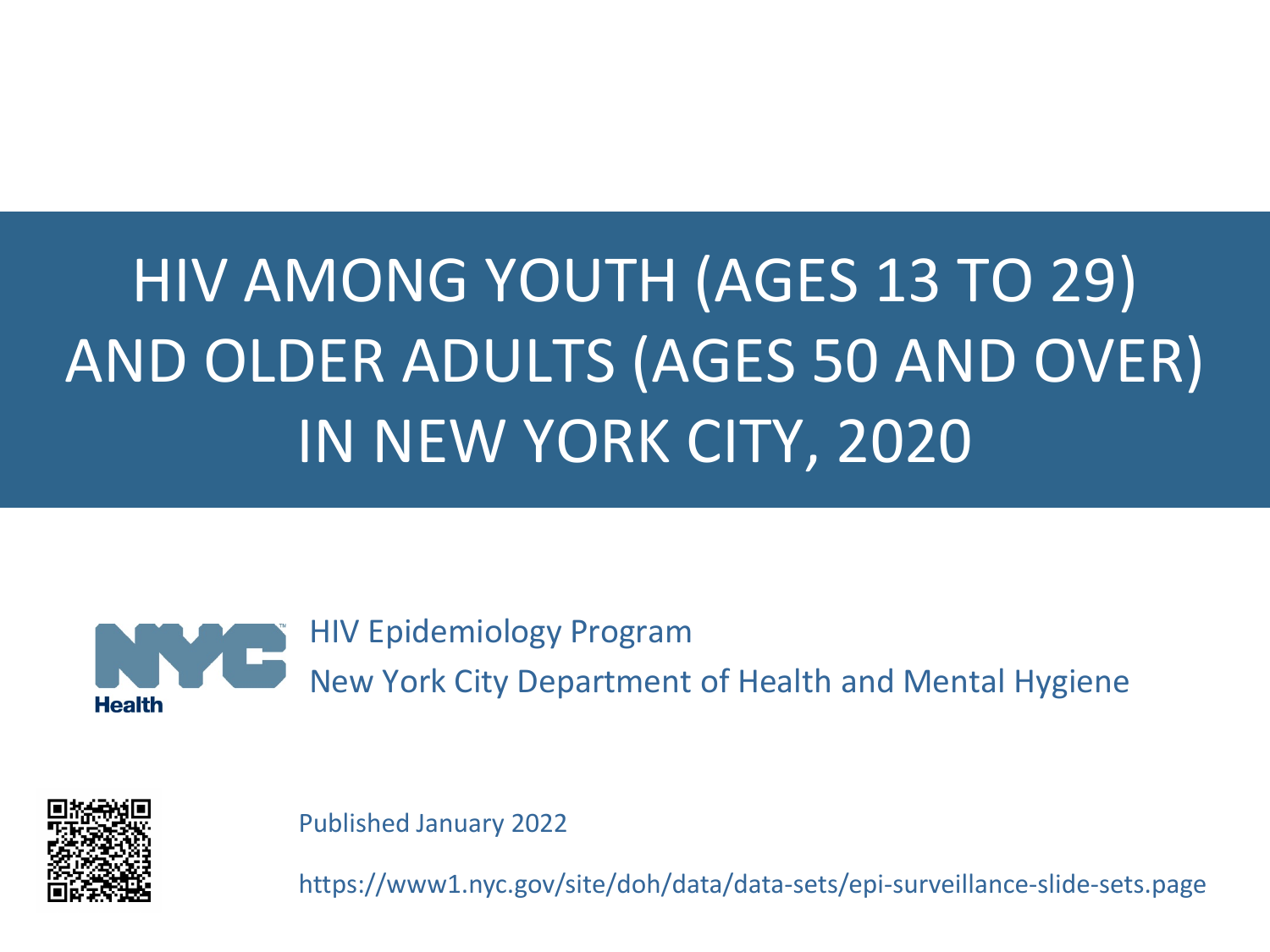# TABLE OF CONTENTS

#### Slide number**:**

- 3. [NUMBER OF NEW HIV DIAGNOSES AMONG MEN BY AGE IN NYC, 2016-2020](#page-2-0)
- 4. [NUMBER OF NEW HIV DIAGNOSES AMONG WOMEN BY AGE IN NYC, 2016-2020](#page-3-0)
- 5. [PERCENTAGE OF NEW HIV DIAGNOSES CONCURRENT WITH AN AIDS DIAGNOSIS BY AGE IN NYC, 2020](#page-4-0)
- 6. [HIV AMONG YOUTH 13-29 IN NYC, 2020 –](#page-5-0) BASIC STATISTICS
- 7. [NUMBER OF NEW HIV DIAGNOSES AMONG YOUTH 13-29 BY GENDER IN NYC, 2016-2020](#page-6-0)
- 8. [NUMBER OF NEW HIV DIAGNOSES AMONG MEN 13-29 BY RACE/ETHNICITY AND AGE IN NYC, 2020](#page-7-0)
- 9. [NUMBER OF NEW HIV DIAGNOSES AMONG WOMEN 13-29 BY RACE/ETHNICITY AND AGE IN NYC, 2020](#page-8-0)
- 10. [NUMBER OF NEW HIV DIAGNOSES AMONG MEN 13-29 BY TRANSMISSION CATEGORY IN NYC, 2016-2020](#page-9-0)
- 11. [NUMBER OF NEW HIV DIAGNOSES AMONG WOMEN 13-29 BY TRANSMISSION CATEGORY IN NYC, 2016-2020](#page-10-0)
- 12. [PERCENTAGE OF NEW HIV DIAGNOSES AMONG YOUTH 13-29 BY TRANSMISSION AND RACE/ETHNICITY IN NYC, 2020](#page-11-0)
- 13. [NUMBER OF NEW HIV DIAGNOSES AMONG YOUTH 13-29 BY BOROUGH IN NYC, 2016-2020](#page-12-0)
- 14. [PROPORTION OF PLWH YOUTH 13 TO 29 ENGAGED IN SELECTED STAGES OF THE HIV CARE CONTINUUM IN NYC, 2020](#page-13-0)
- 15. [CAUSES OF DEATH AMOUNG YOUTH 13 TO 29 WITH HIV IN NYC, 2019](#page-14-0)
- 16. [HIV AMONG PEOPLE 50 AND OLDER IN NYC, 2020 –](#page-15-0) BASIC STATISTICS
- 17. [NUMBER OF NEW HIV DIAGNOSES AMONG PEOPLE 50 AND OLDER BY GENDER IN NYC, 2016-2020](#page-16-0)
- 18. [NUMBER OF NEW HIV DIAGNOSES AMONG PEOPLE 50 AND OLDER BY RACE/ETHNICITY IN NYC, 2020](#page-17-0)
- 19. [PERCENTAGE OF NEW HIV DIAGNOSES AMONG PEOPLE 50 AND OLDER BY TRANSMISSION CATEGORY IN NYC, 2016-2020](#page-18-0)
- 20. [PERCENTAGE OF NEW HIV DIAGNOSES CONCURRENT WITH AN AIDS DIAGNOSIS AMONG PEOPLE 50 AND OLDER BY GENDER AND AGE IN NYC, 2020](#page-19-0)
- 21. [PERCENTAGE OF NEW HIV DIAGNOSES CONCURRENT WITH AN AIDS DIAGNOSIS AMONG PEOPLE 50 AND OLDER BY RACE/ETHNICITY IN NYC, 2020](#page-20-0)
- 22. [PROPORTION OF PLWH AGES 50 AND OLDER ENGAGED IN SELECTED STAGES OF THE HIV CARE CONTINUUM IN NYC, 2020](#page-21-0)
- 23. [CAUSES OF DEATH AMONG PEOPLE 50 AND OLDER WITH HIV IN NYC, 2019](#page-22-0)
- 24. [DEATH RATES AMONG PEOPLE 50 AND OLDER BY RACE/ETHNICITY IN NYC, 2020](#page-23-0)
- 25. [HOW TO FIND OUR DATA](#page-24-0)
- 26. [APPENDIX 1: DEFINITIONS AND STATISTICAL NOTES](#page-25-0)
- 27. [APPENDIX 2: TECHNICAL NOTES: NYC CONTINUUM OF CARE](#page-26-0)

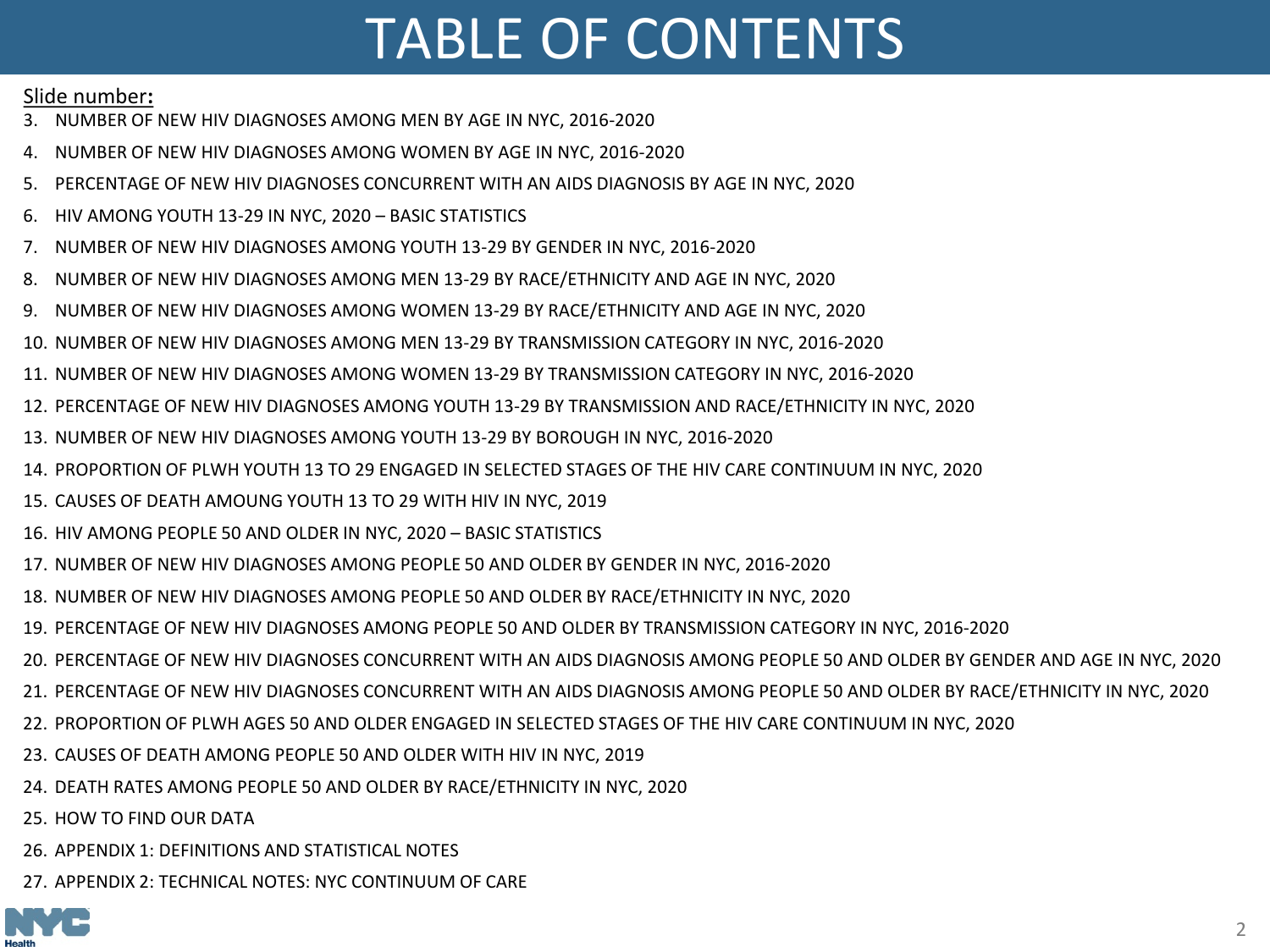# <span id="page-2-0"></span>NUMBER OF NEW HIV DIAGNOSES AMONG MEN BY AGE IN NYC, 2016-2020



#### **Between 2016 and 2020, the largest decrease in the number of new diagnoses among men was seen for those ages 13 to 29.**



Data for people ages 0-12 years old are not shown. In 2020, there were no boys aged 0-12 newly diagnosed with HIV. As reported to the New York City Department of Health and Mental Hygiene by May 27, 2021.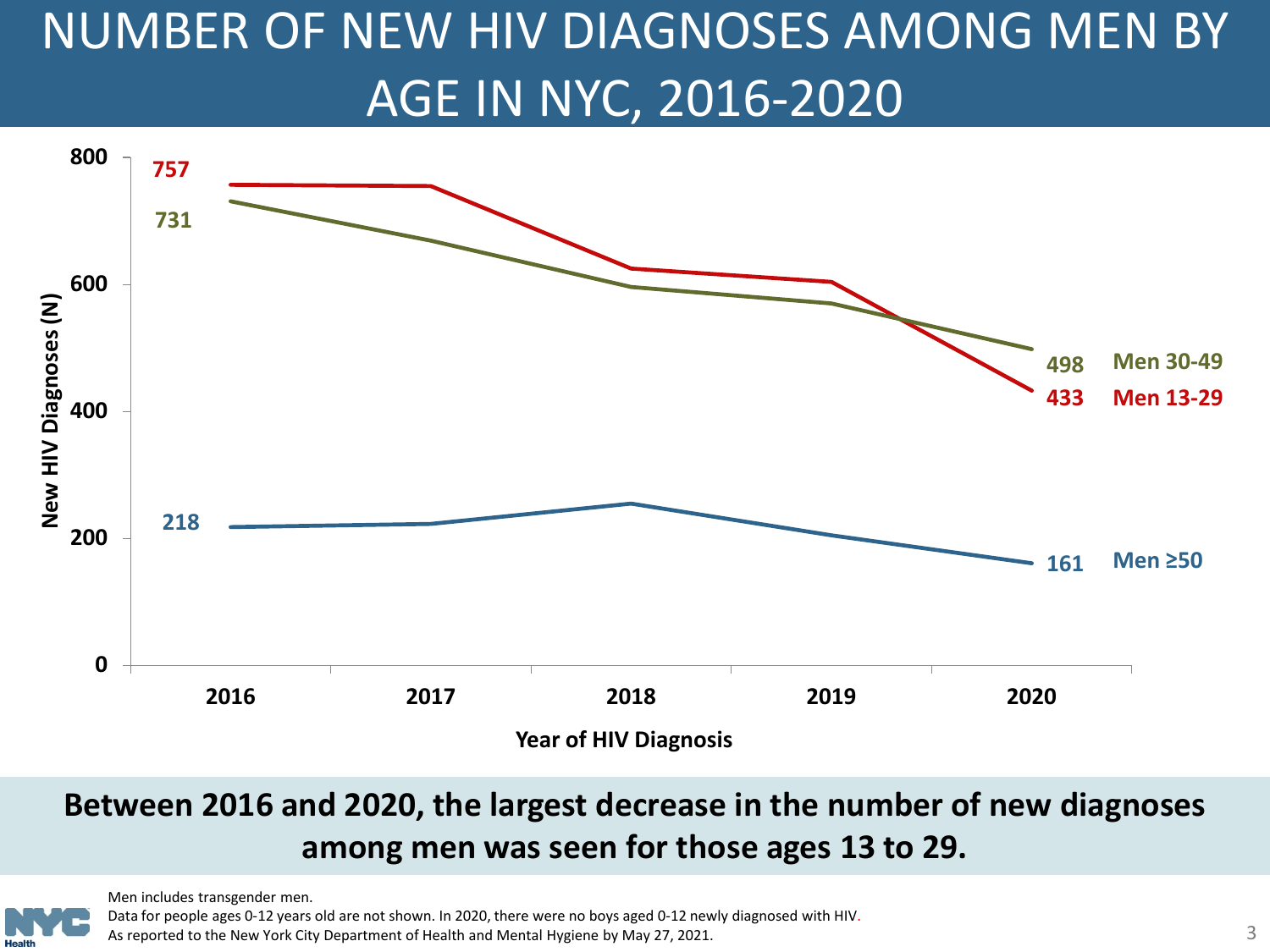# <span id="page-3-0"></span>NUMBER OF NEW HIV DIAGNOSES AMONG WOMEN BY AGE IN NYC, 2016-2020



#### **Between 2016 and 2020, the largest decrease in the number of new diagnoses among women was seen for those ages 30 to 49.**



Women includes transgender women.

Data for people ages 0-12 years old not shown. In 2020, there were N=2 girls aged 0-12 newly diagnosed with HIV.

As reported to the New York City Department of Health and Mental Hygiene by May 27, 2021. 4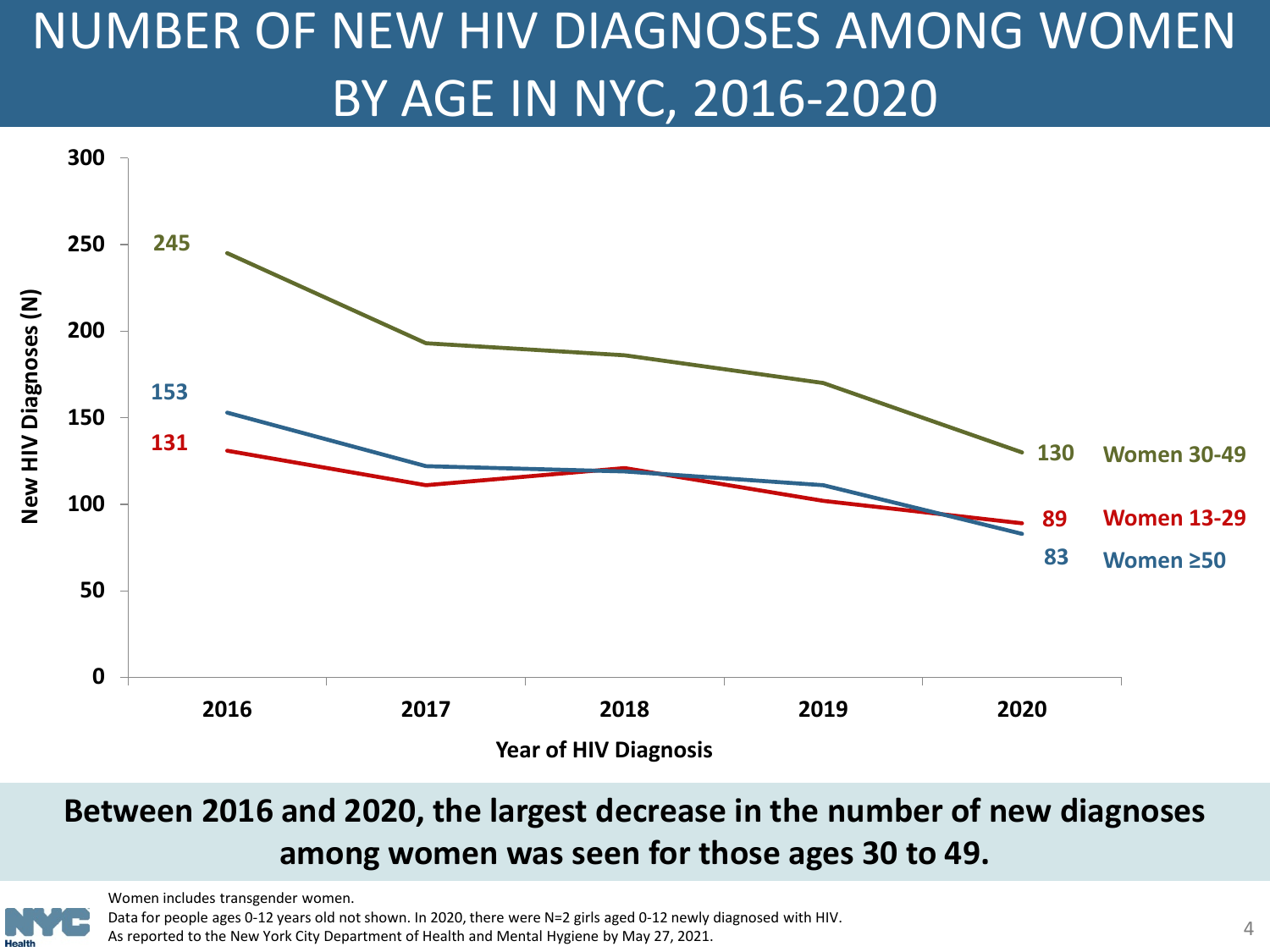## <span id="page-4-0"></span>PERCENTAGE OF NEW HIV DIAGNOSES CONCURRENT WITH AN AIDS DIAGNOSIS<sup>1</sup> BY AGE IN NYC, 2020



**The percentage of new HIV diagnoses concurrent with an AIDS diagnosis was highest for people aged 60 and older.**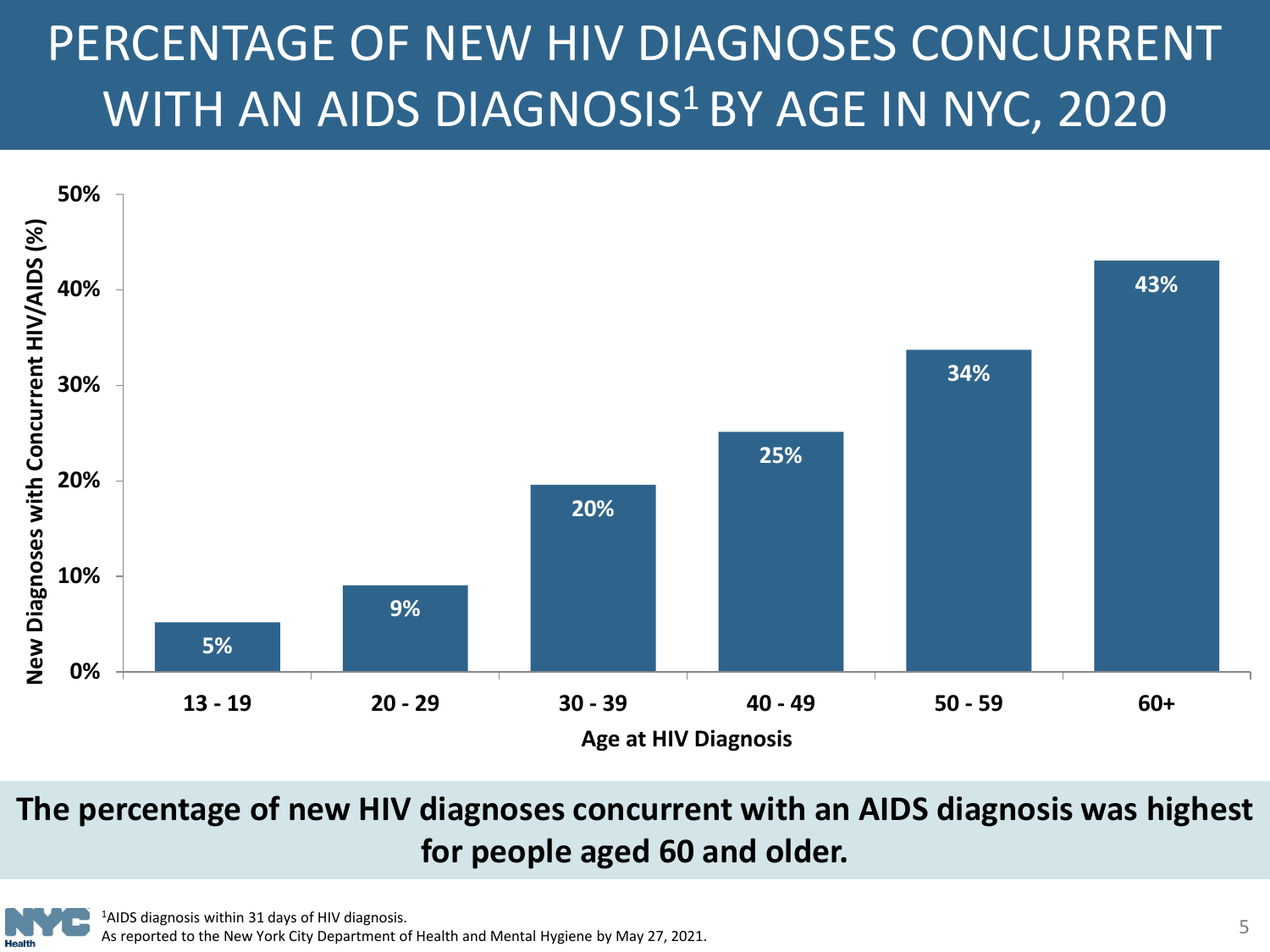### <span id="page-5-0"></span>HIV AMONG YOUTH 13 TO 29 IN NYC, 2020 BASIC STATISTICS

- **522 new HIV diagnoses among New Yorkers ages 13 to 29 years**
	- 45 HIV diagnoses concurrent with an AIDS diagnosis (9%)
- **133 new AIDS diagnoses**
- **32 deaths among youth with HIV** 
	- 3.8 deaths per 1,000 youth with  $HIV<sup>1</sup>$

Crude death rate. Death data for 2020 are incomplete. As reported to the New York City Department of Health and Mental Hygiene by May 27, 2021.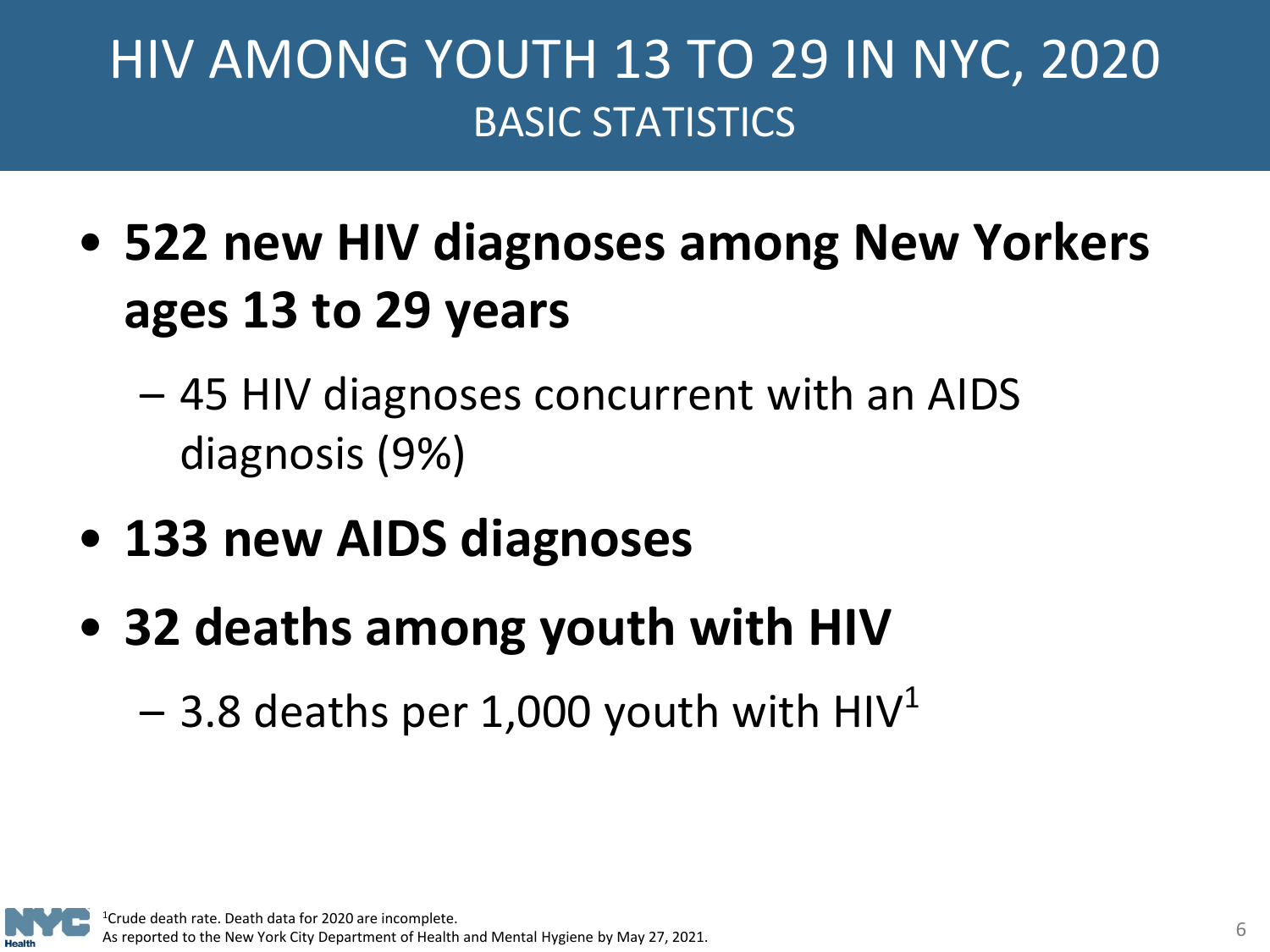### <span id="page-6-0"></span>NUMBER OF NEW HIV DIAGNOSES AMONG YOUTH 13 TO 29 BY GENDER IN NYC, 2016-2020



#### **The number of new HIV diagnoses among youth declined between 2016 and 2020 for all gender categories.**



1There were N=30 new diagnoses among transgender women and N=1 new diagnosis among transgender men in 2020. As reported to the New York City Department of Health and Mental Hygiene by May 27, 2021.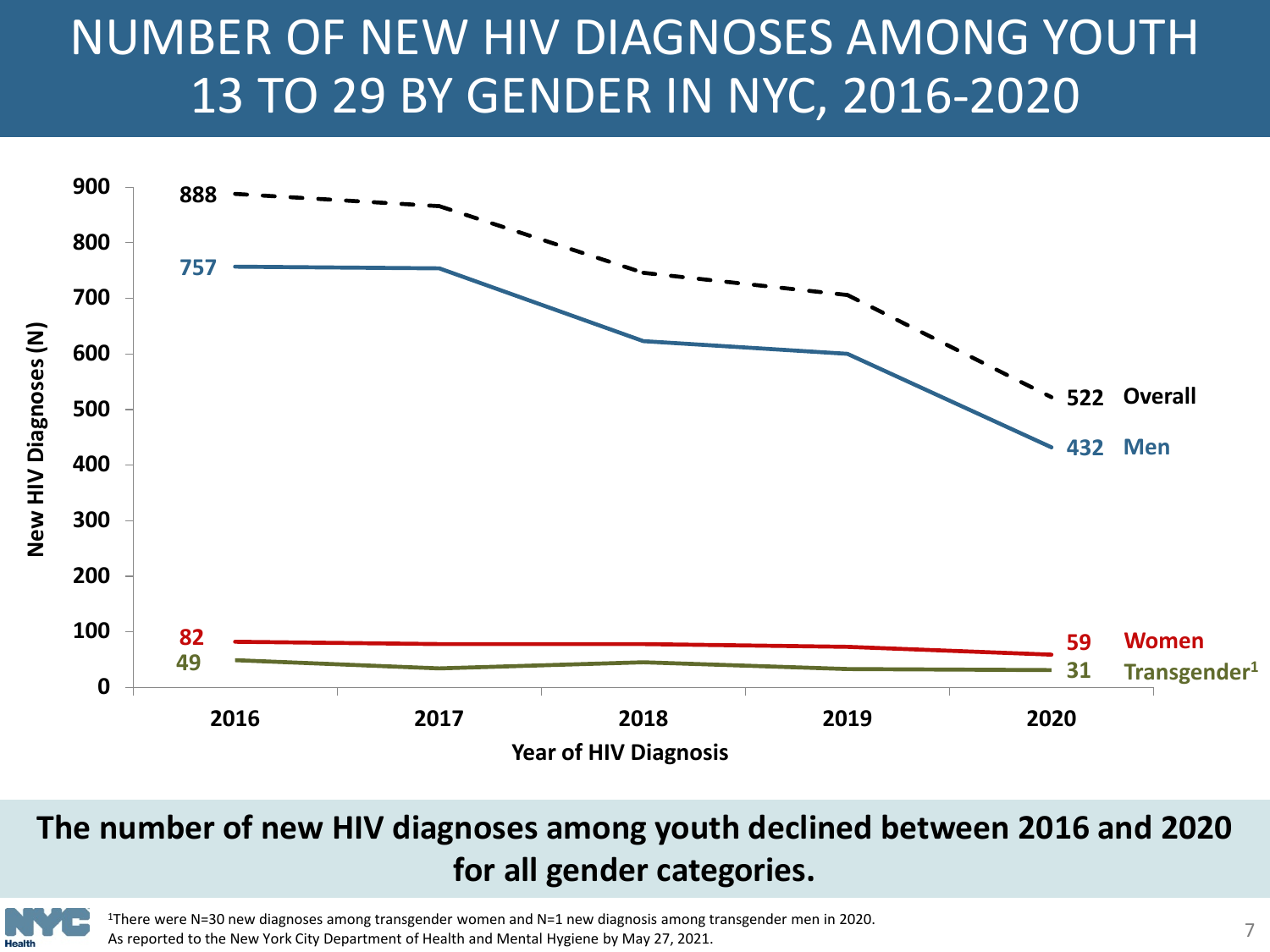# <span id="page-7-0"></span>NUMBER OF NEW HIV DIAGNOSES AMONG MEN 13 TO 29 BY RACE/ETHNICITY AND AGE IN NYC, 2020



**In 2020, there were more new HIV diagnoses among young Black men than any other race/ethnicity. Across all race/ethnicities, the largest numbers of newly diagnosed young men were in the older age group of 25 to 29 years.**

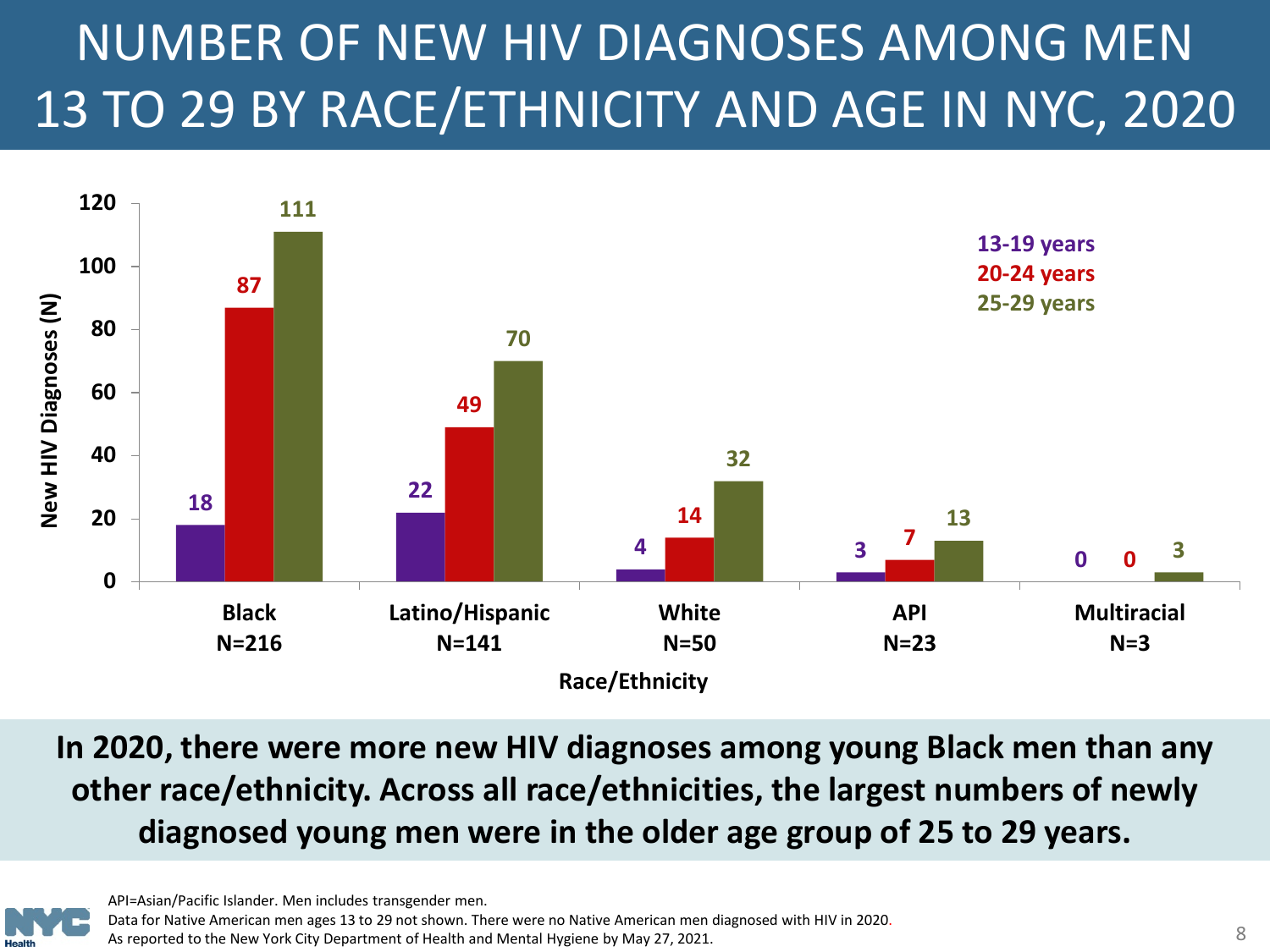# <span id="page-8-0"></span>NUMBER OF NEW HIV DIAGNOSES AMONG WOMEN 13 TO 29 BY RACE/ETHNICITY AND AGE IN NYC, 2020



**In 2020, there were more new HIV diagnoses among young Black women than any other race/ethnicity. Across all race/ethnicities, the largest numbers of newly diagnosed young women were in the older age group of 25 to 29 years.**

Women includes transgender women.

Data for Native American and multiracial women ages 13 to 29 not shown. There were no new diagnoses in these groups in 2020. Data for Native American and multifacial women ages 13 to 29 not shown. There were no new diagnoses in these groups in 2020.<br>As reported to the New York City Department of Health and Mental Hygiene by May 27, 2021.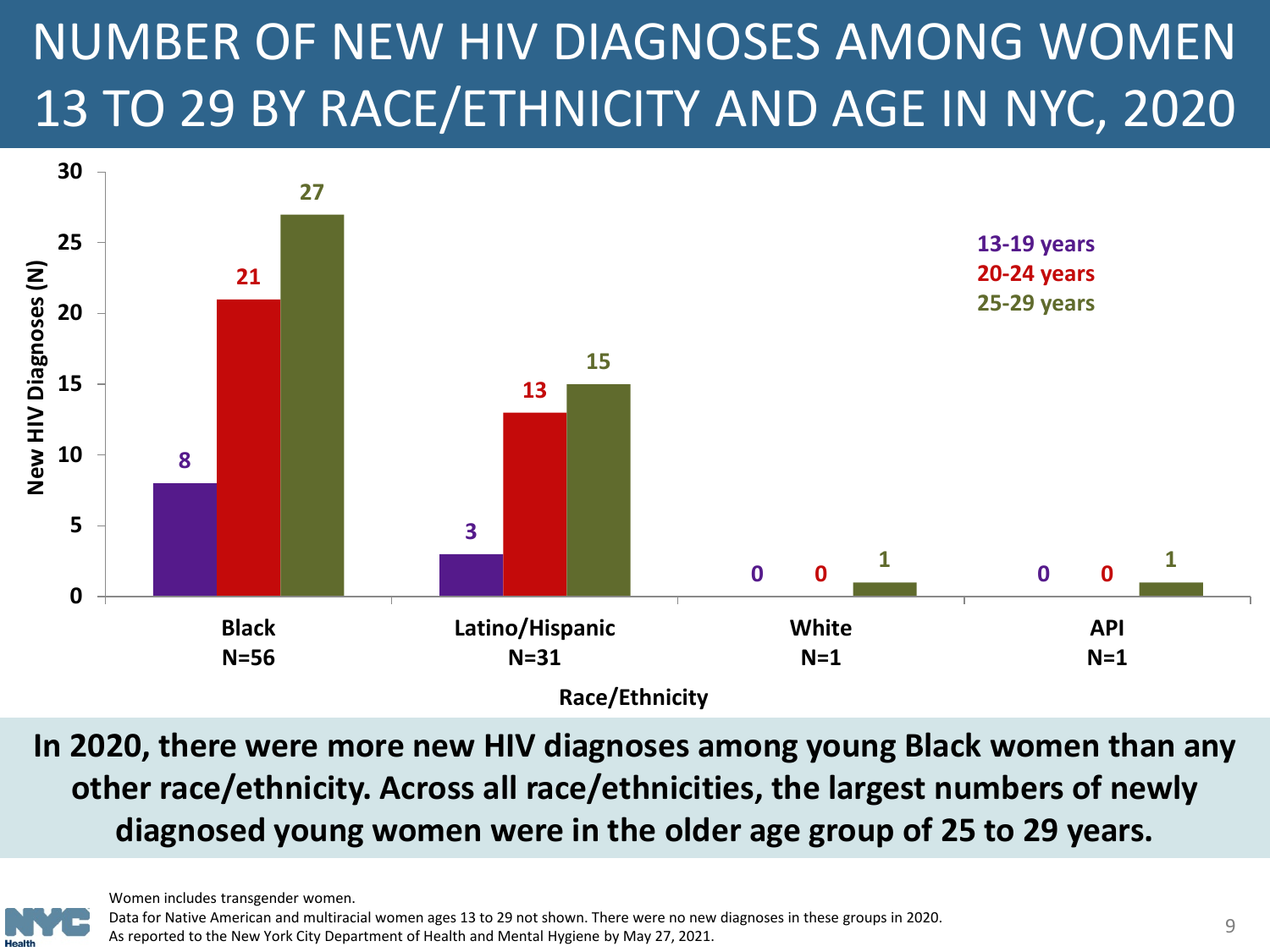### <span id="page-9-0"></span>NUMBER OF NEW HIV DIAGNOSES AMONG MEN 13 TO 29 BY TRANSMISSION CATEGORY IN NYC, 2016-2020



#### **The number of new HIV diagnoses among men ages 13 to 29 years in the MSM transmission category was consistently higher than other transmission categories during 2016-2020.**

MSM=men who have sex with men; IDU=history of injection drug use. Men includes transgender men.

Between 2016 and 2020 among men ages 13-29, there were none in the Perinatal transmission category and N=1 in the Other transmission category (diagnosed in 2017). As reported to the New York City Department of Health and Mental Hygiene by May 27, 2021 10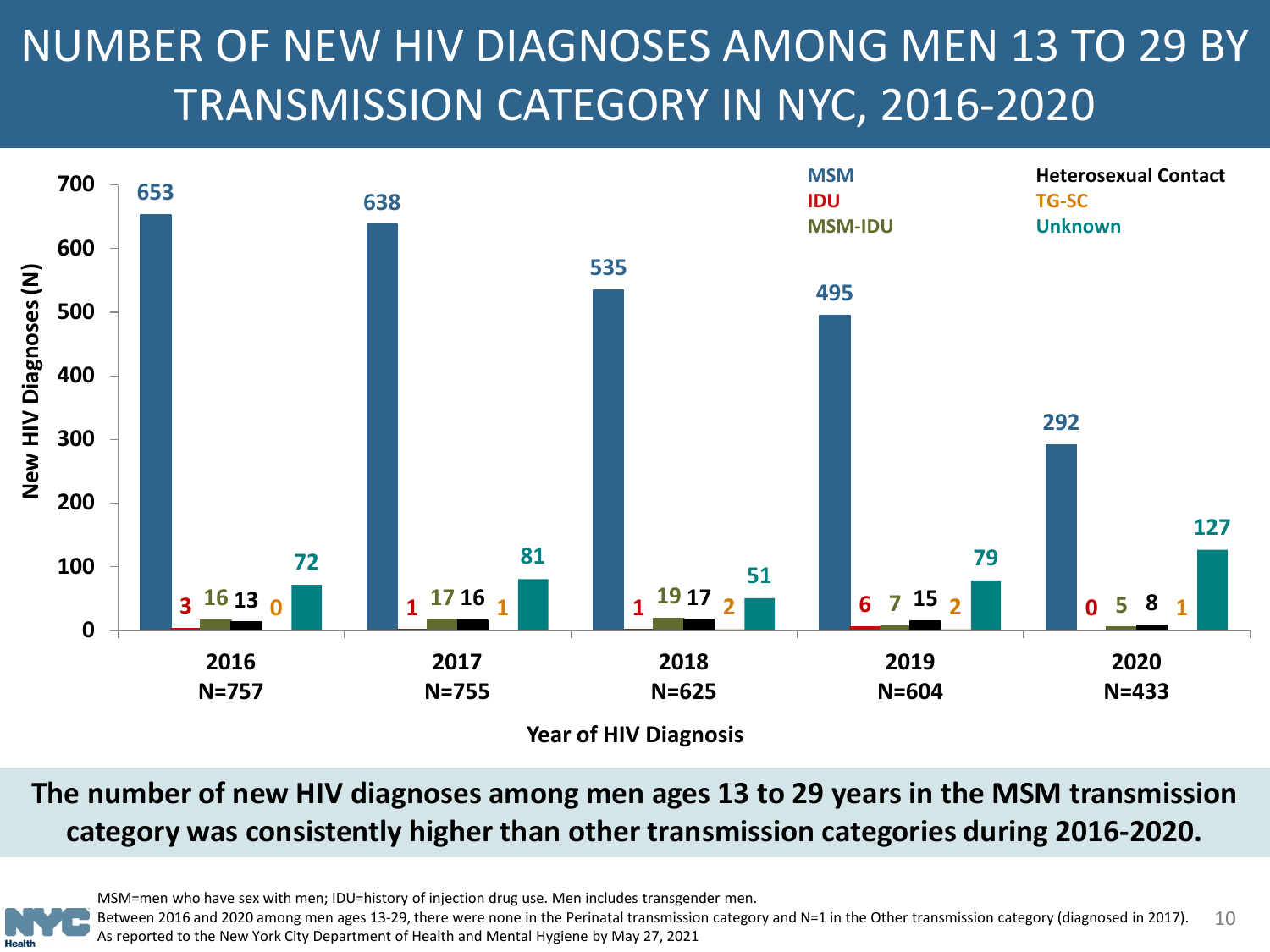### <span id="page-10-0"></span>NUMBER OF NEW HIV DIAGNOSES AMONG WOMEN 13 TO 29 BY TRANSMISSION CATEGORY IN NYC, 2016-2020



**The number of new HIV diagnoses among women ages 13 to 29 years in the heterosexual contact transmission category was consistently higher than other transmission categories during 2016-2020.**



IDU=history of injection drug use; TG-SC=transgender people with sexual contact. From 2016 to 2020, there were no women ages 13-29 newly diagnosed in the Perinatal or Other transmission categories. As reported to the New York City Department of Health and Mental Hygiene by May 27, 2021.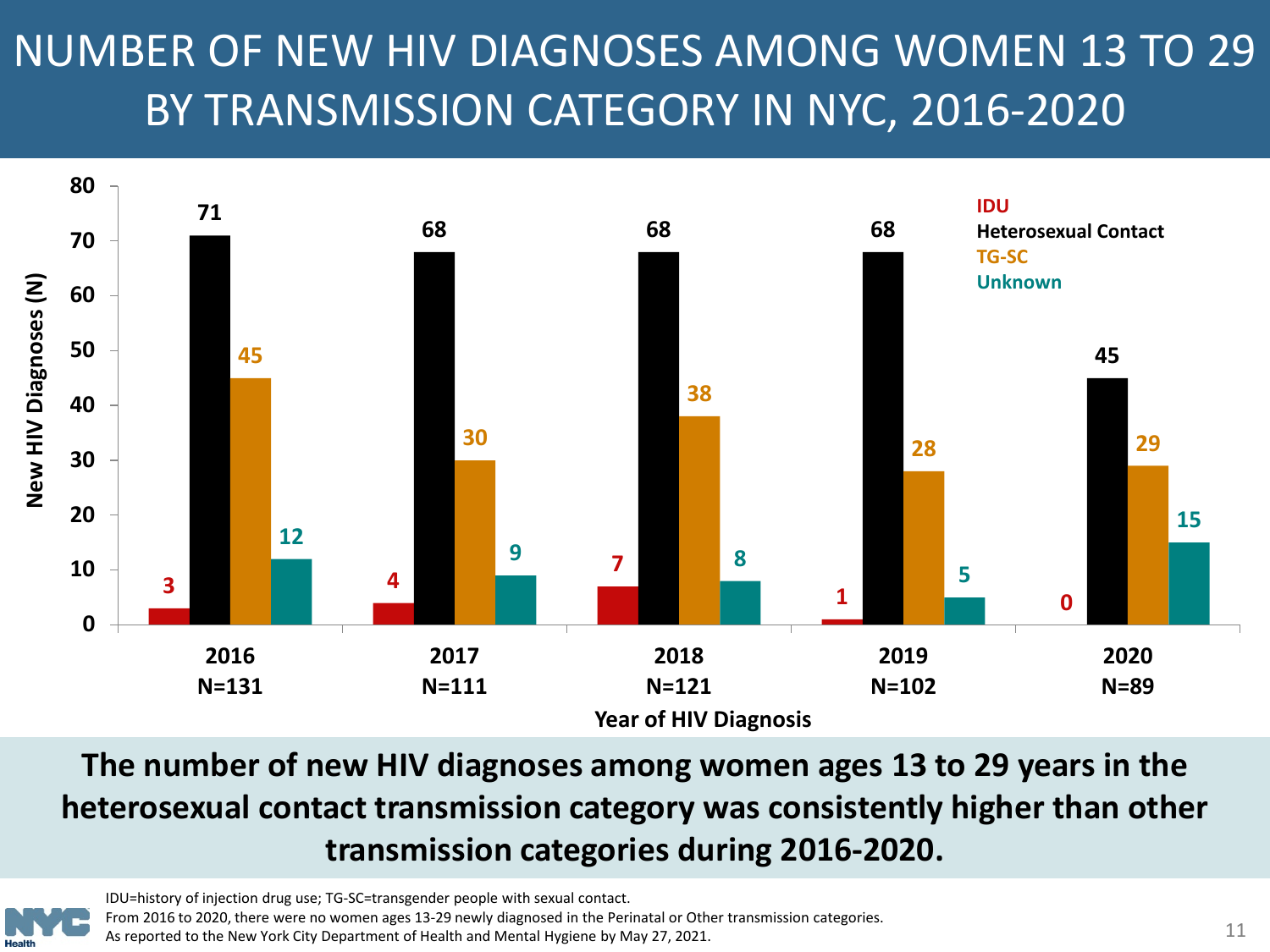### <span id="page-11-0"></span>PERCENTAGE OF NEW HIV DIAGNOSES AMONG YOUTH 13 TO 29 BY TRANSMISSION CATEGORY AND RACE/ETHNICITY IN NYC, 2020



#### **Across all transmission categories except MSM-IDU, newly diagnosed youth were predominantly Black and Latino/Hispanic.**

MSM=men who have sex with men; IDU=history of injection drug use; TG-SC=transgender people with sexual contact.

In 2020, there were no newly diagnosed people ages 13-29 in the Perinatal, IDU, or Other transmission categories, and no newly diagnosed Native American people ages 13-29.

As reported to the New York City Department of Health and Mental Hygiene by May 27, 2021.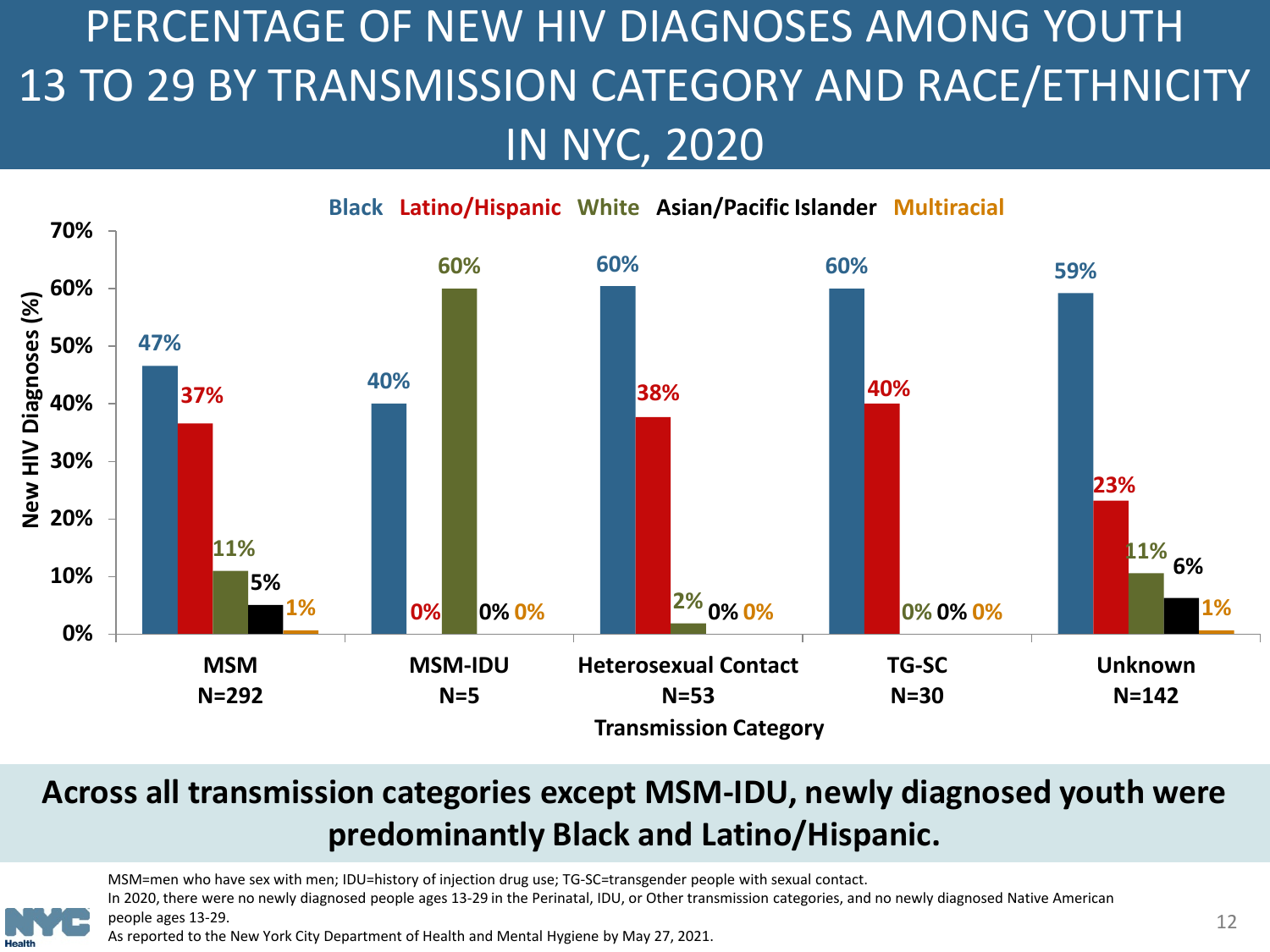### <span id="page-12-0"></span>NUMBER OF NEW HIV DIAGNOSES AMONG YOUTH 13 TO 29 BY BOROUGH IN NYC, 2016-2020



#### **In 2020, Brooklyn and the Bronx accounted for 51% of new HIV diagnoses among people ages 13 to 29 years.**



Data for people diagnosed outside of New York City and with unknown borough are not shown but are included in total N. As reported to the New York City Department of Health and Mental Hygiene by May 27, 2021.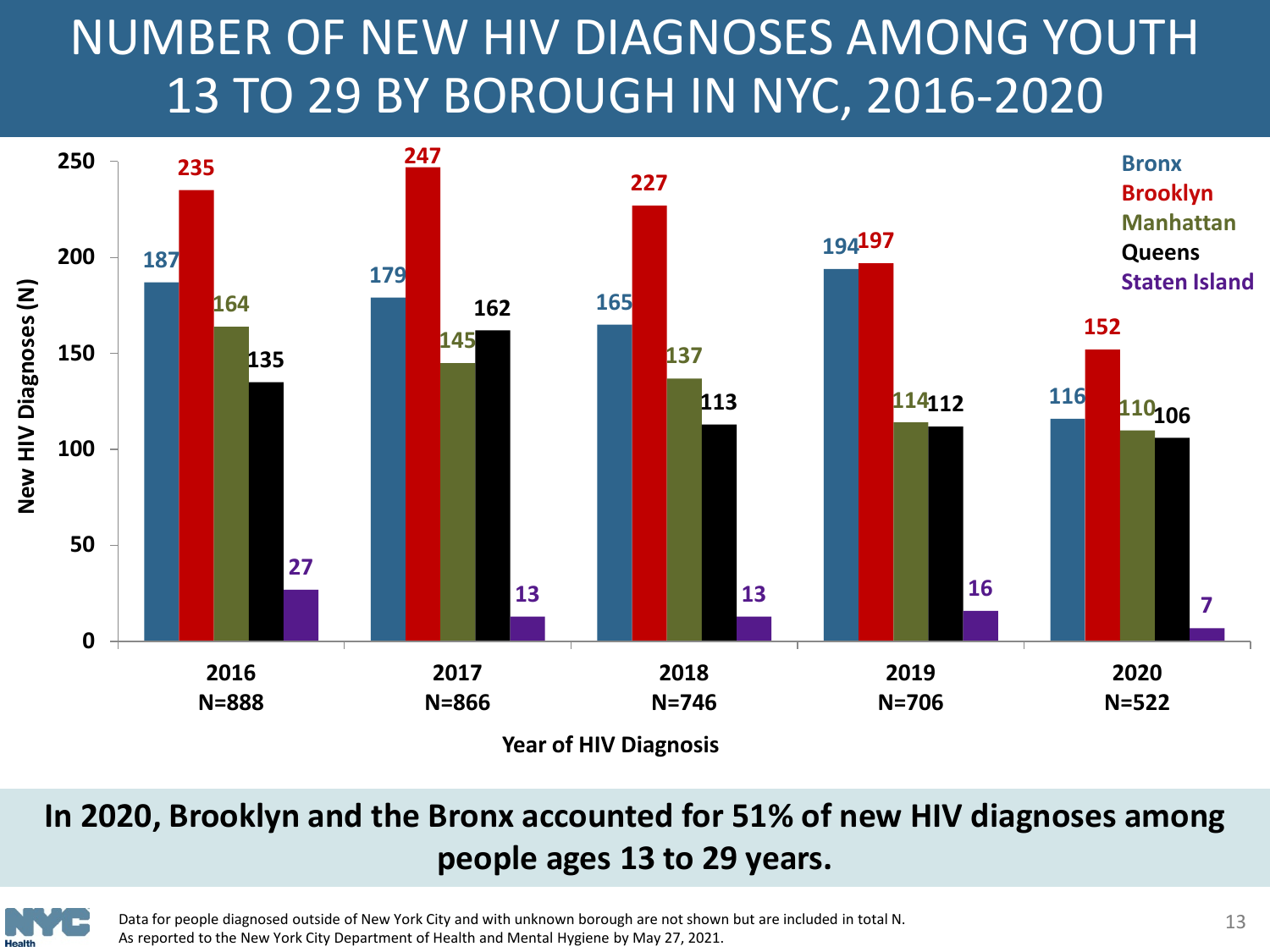### <span id="page-13-0"></span>PROPORTION OF PLWH YOUTH 13 TO 29 ENGAGED IN SELECTED STAGES OF THE HIV CARE CONTINUUM IN NYC, 2020



#### **Of the approximately 6,000 youth ages 13 to 29 years with HIV and living in NYC in 2020, 72% had a suppressed viral load.**



As reported to the New York City Department of Health and Mental Hygiene by May 27, 2021. For definitions of the stages of the continuum of care, see Appendix 2. 14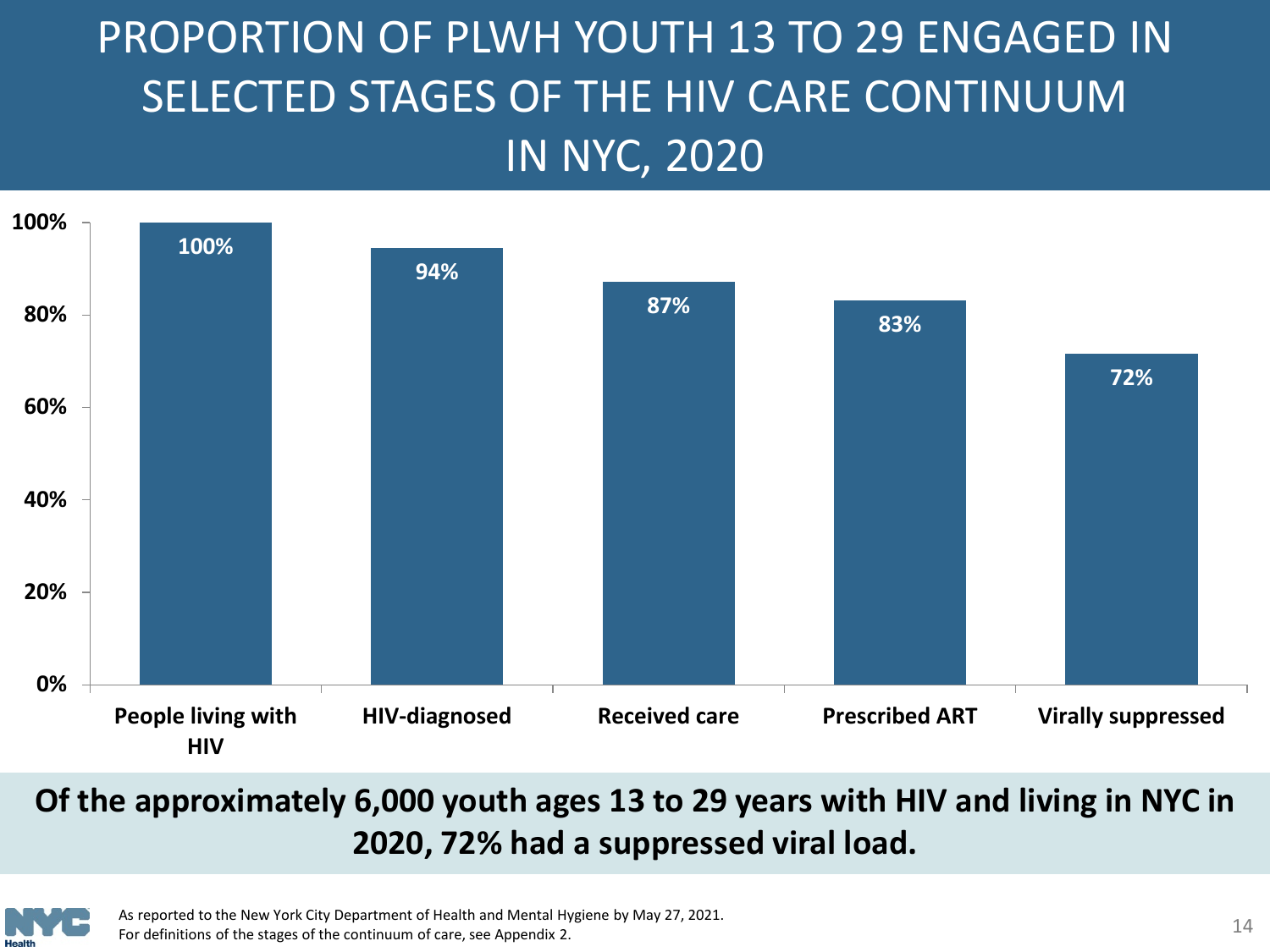### <span id="page-14-0"></span>CAUSE OF DEATH AMONG YOUTH 13 TO 29 WITH HIV IN NYC, 20191



#### **In 2019, 50% of deaths among youth with HIV were due to non-HIV-related causes. Among these, the top non-HIV-related cause was accidents (33%).**

1Cause of death data are not yet available for 2020.

<sup>2</sup>ICD10 codes B20-B24 were used to denote HIV-related deaths. For technical notes on cause of death by the NYC DOHMH's Office of Vital Statistics see: [https://www1.nyc.gov/assets/doh/downloads/pdf/vs/2014sum.pdf.](https://www1.nyc.gov/assets/doh/downloads/pdf/vs/2014sum.pdf)

As reported to the New York City Department of Health and Mental Hygiene by May 27, 2021.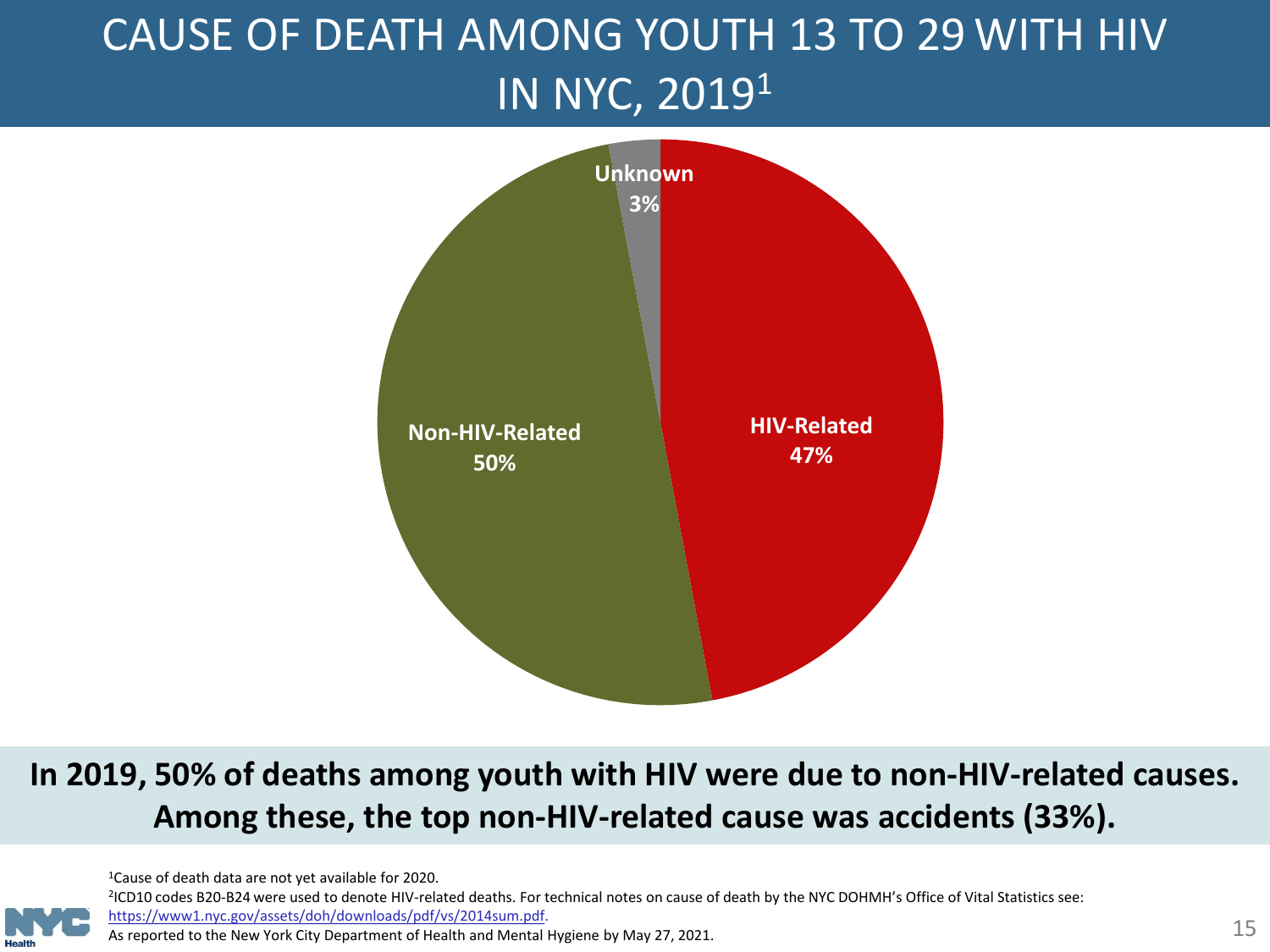# <span id="page-15-0"></span>HIV AMONG PEOPLE 50 AND OLDER IN NYC, 2020 BASIC STATISTICS

- **244 new HIV diagnoses among New Yorkers ages 50+ years** 
	- 89 HIV diagnoses concurrent with an AIDS diagnosis (36.5%)
- **347 new AIDS diagnoses**
- **1,611 deaths among older adults with HIV** 
	- $-$  21.1 deaths per 1,000 older adults with HIV<sup>1</sup>

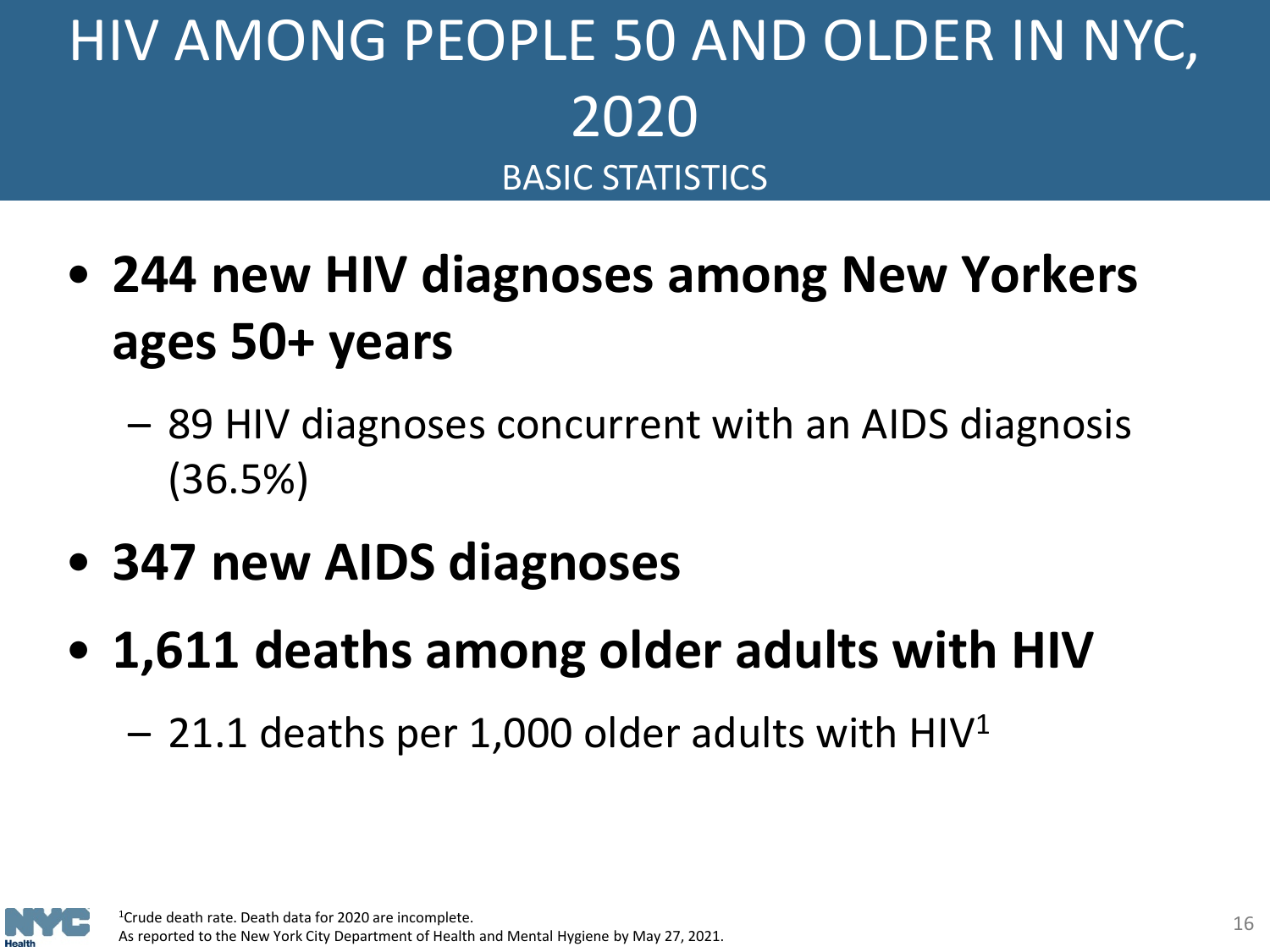## <span id="page-16-0"></span>NUMBER OF NEW HIV DIAGNOSES AMONG PEOPLE 50 AND OLDER BY GENDER IN NYC, 2016-2020



**The number of new HIV diagnoses among all people 50 years and older, as well as the number among men and women 50 years and older, declined between 2016 and 2020.** 

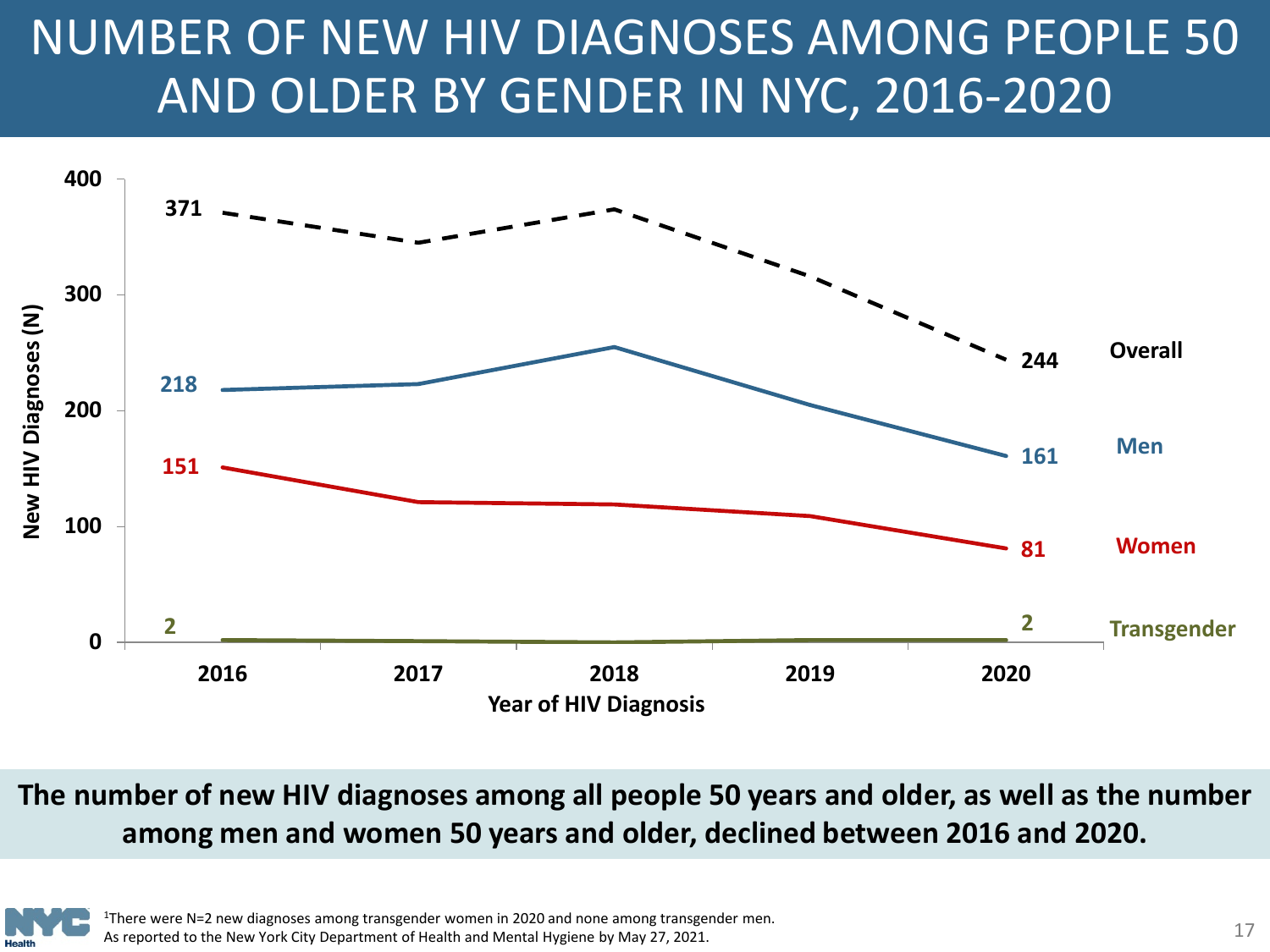# <span id="page-17-0"></span>NUMBER OF NEW HIV DIAGNOSES AMONG PEOPLE 50 AND OLDER BY RACE/ETHNICITY IN NYC, 2020



**In 2020, Black people 50 years and over had more new HIV diagnoses than any other race/ethnicity. Across nearly all race/ethnicities, the largest proportion of newly diagnosed older people were in the 50 to 59 age group.** 

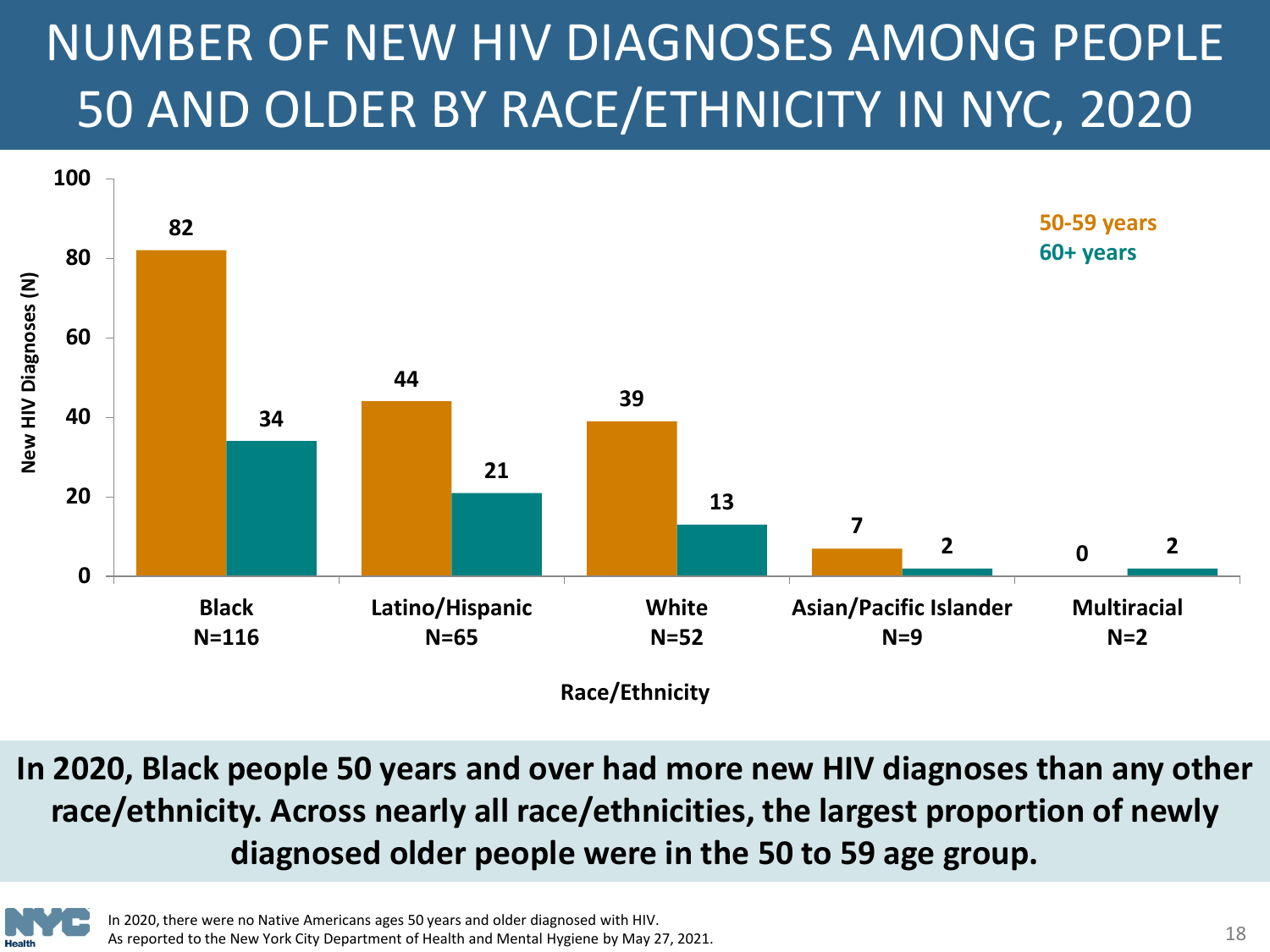#### <span id="page-18-0"></span>PERCENTAGE OF NEW HIV DIAGNOSES AMONG PEOPLE 50 AND OLDER BY TRANSMISSION CATEGORY IN NYC, 2016-2020



**Year of HIV Diagnosis**

**Between 2016 and 2020, the proportion of new HIV diagnoses among people ages 50 years and older increased among those with unknown transmission (likely a result of COVID-19 related surveillance challenges) and decreased among those with heterosexual transmission. Most other categories remained stable.**

MSM=men who have sex with men; IDU=history of injection drug use.

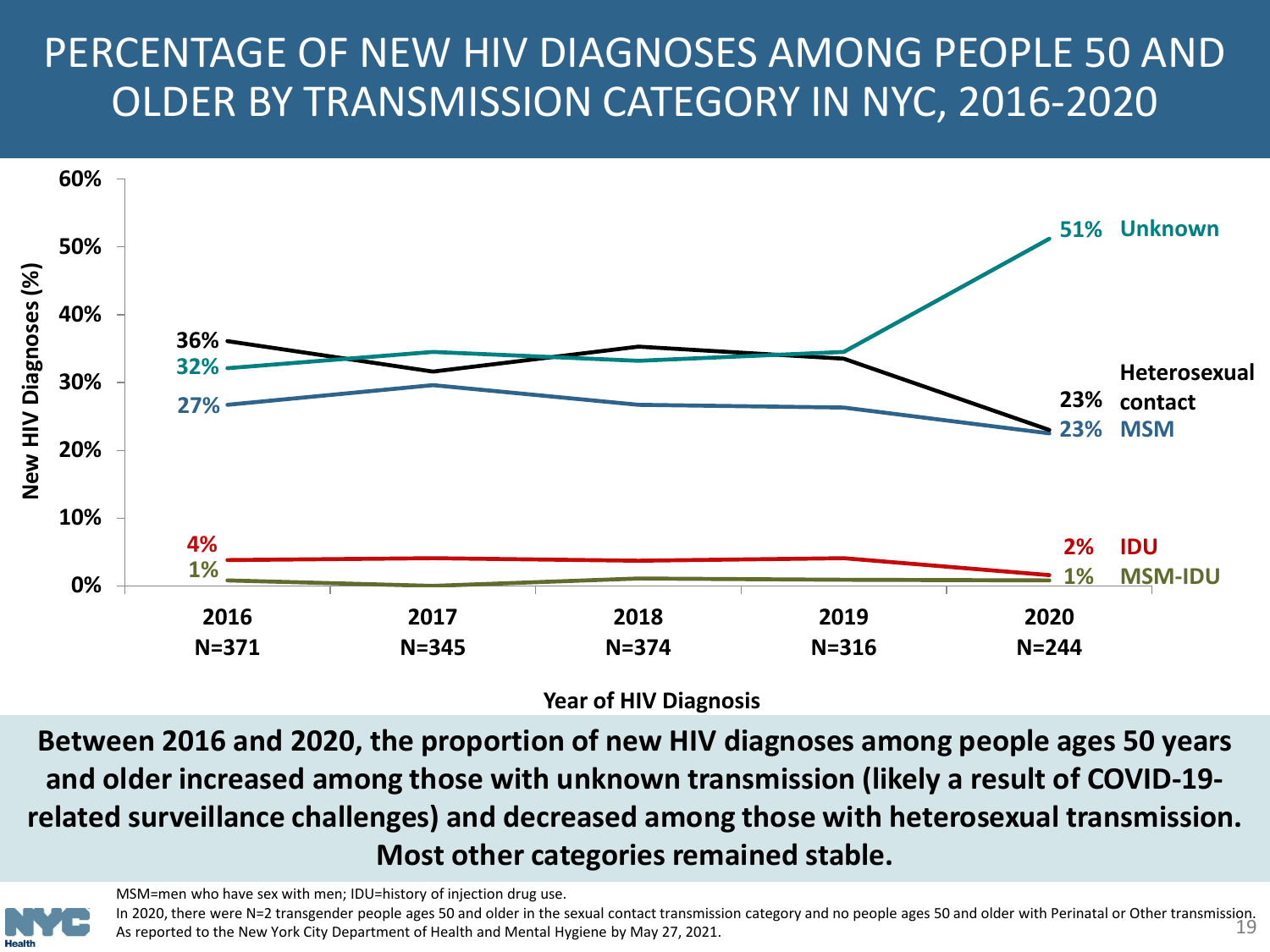<span id="page-19-0"></span>PERCENTAGE OF NEW HIV DIAGNOSES CONCURRENT WITH AN AIDS DIAGNOSIS<sup>1</sup> AMONG PEOPLE 50 AND OLDER BY GENDER AND AGE IN NYC, 2020



**Gender and Age at Diagnosis**

#### **Men ages 50-59 had a higher proportion of concurrent HIV/AIDS diagnoses than women in the same age group.**



1AIDS diagnosis within 31 days of HIV diagnosis. Men includes transgender men and women includes transgender women. As reported to the New York City Department of Health and Mental Hygiene by May 27, 2021.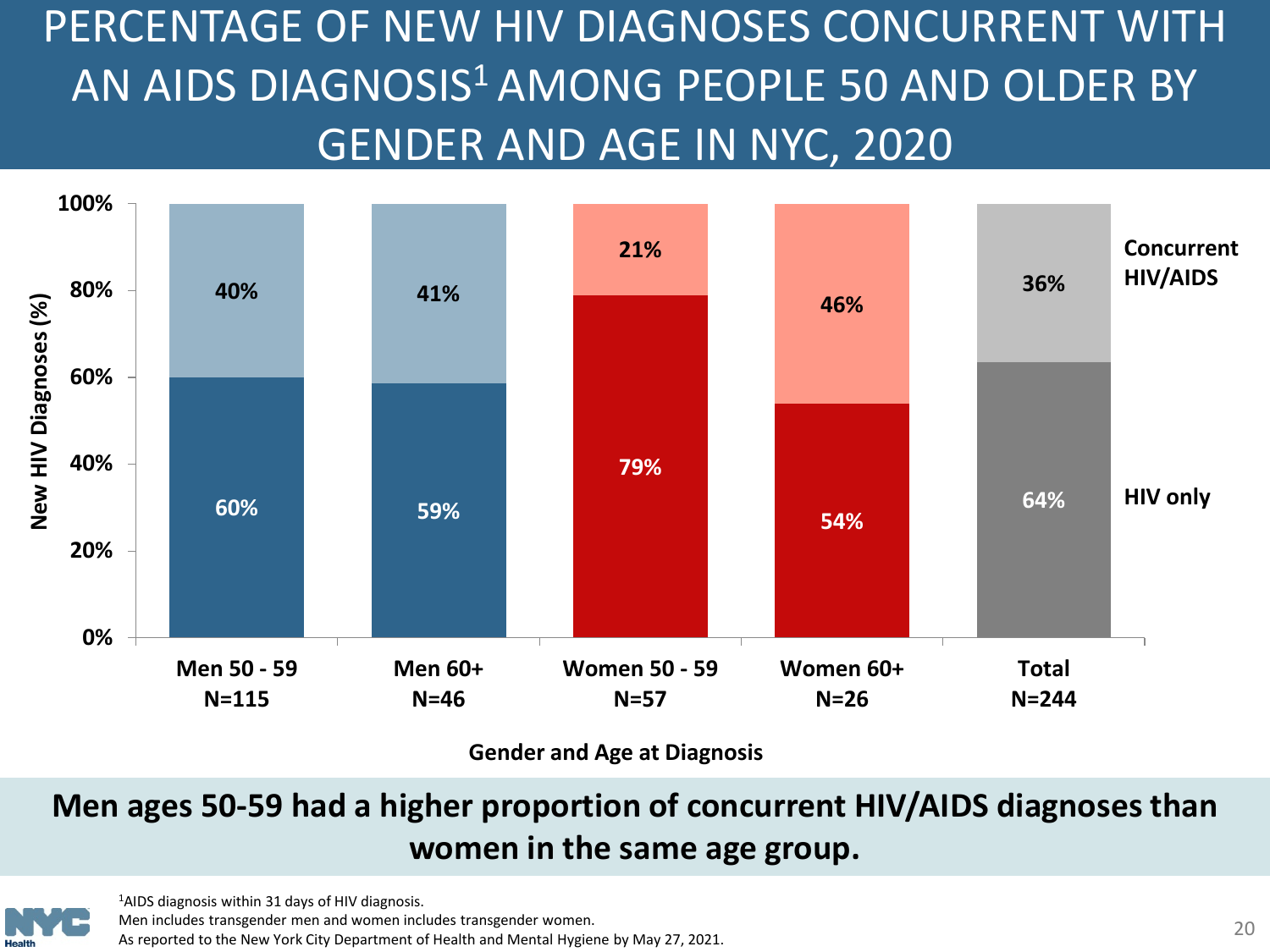<span id="page-20-0"></span>PERCENTAGE OF NEW HIV DIAGNOSES CONCURRENT WITH AN AIDS DIAGNOSIS<sup>1</sup> AMONG PEOPLE 50 AND OLDER BY RACE/ETHNICITY IN NYC, 2020



**Race/Ethnicity**

**The proportion of concurrent HIV/AIDS diagnoses was higher among Black people (40%) ages 50+ than among API (33%), Latino/Hispanic (34%), and White (35%) people ages 50+.**



<sup>1</sup>AIDS diagnosis within 31 days of HIV diagnosis. API=Asian/Pacific Islander

In 2020, there were no Native Americans ages 50 and older diagnosed with HIV.

As reported to the New York City Department of Health and Mental Hygiene by May 27, 2021.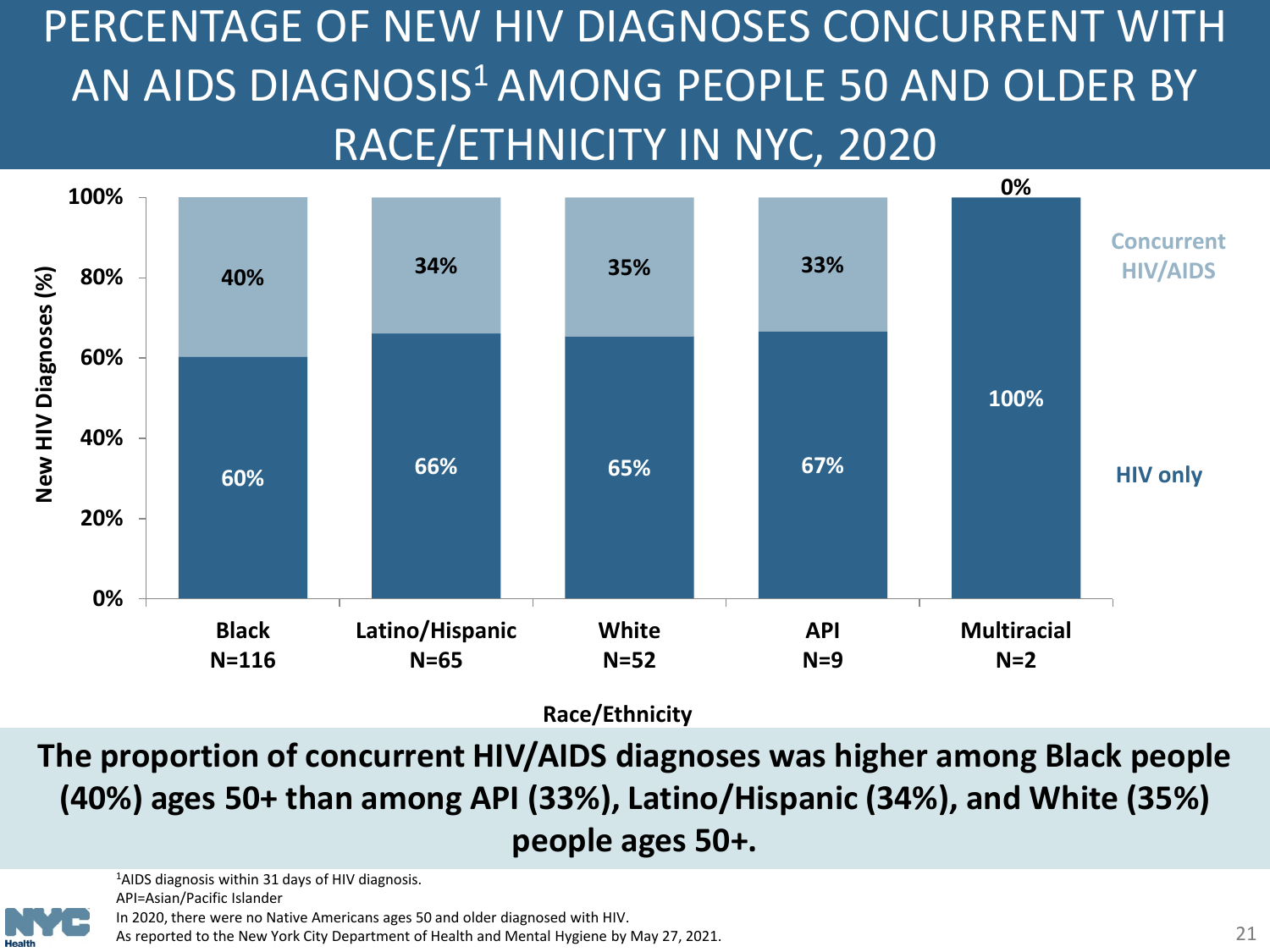### <span id="page-21-0"></span>PROPORTION OF PLWH AGES 50 AND OLDER ENGAGED IN SELECTED STAGES OF THE HIV CARE CONTINUUM IN NYC, 2020



#### **Of the approximately 48,500 people ages 50 years and over with HIV and living in NYC in 2020, 80% had a suppressed viral load.**

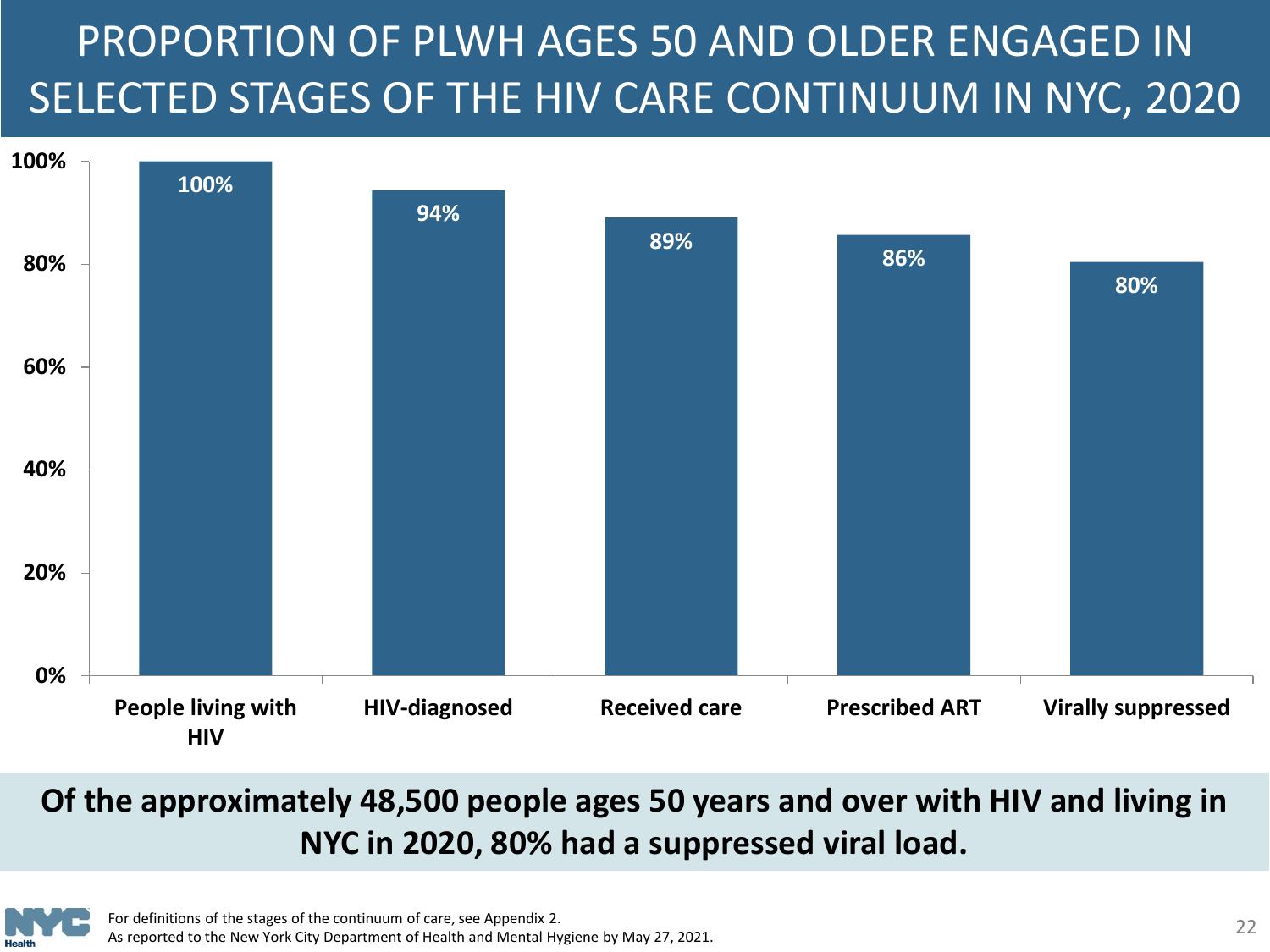### <span id="page-22-0"></span>CAUSE OF DEATH AMONG PEOPLE 50 AND OLDER WITH HIV IN NYC, 20191



**In 2019, 76% of deaths among people 50 years and older with HIV were due to non-HIV-related causes. Among these, top causes were cardiovascular diseases (29%) and non-HIV-related cancers (26%).**

1Cause of death data are not yet available for 2020. <sup>2</sup>ICD10 codes B20-B24 were used to denote HIV-related deaths. For technical notes on cause of death by the NYC DOHMH's Office of Vital Statistics see: <https://www1.nyc.gov/assets/doh/downloads/pdf/vs/2014sum.pdf>. As reported to the New York City Department of Health and Mental Hygiene by May 27, 2021.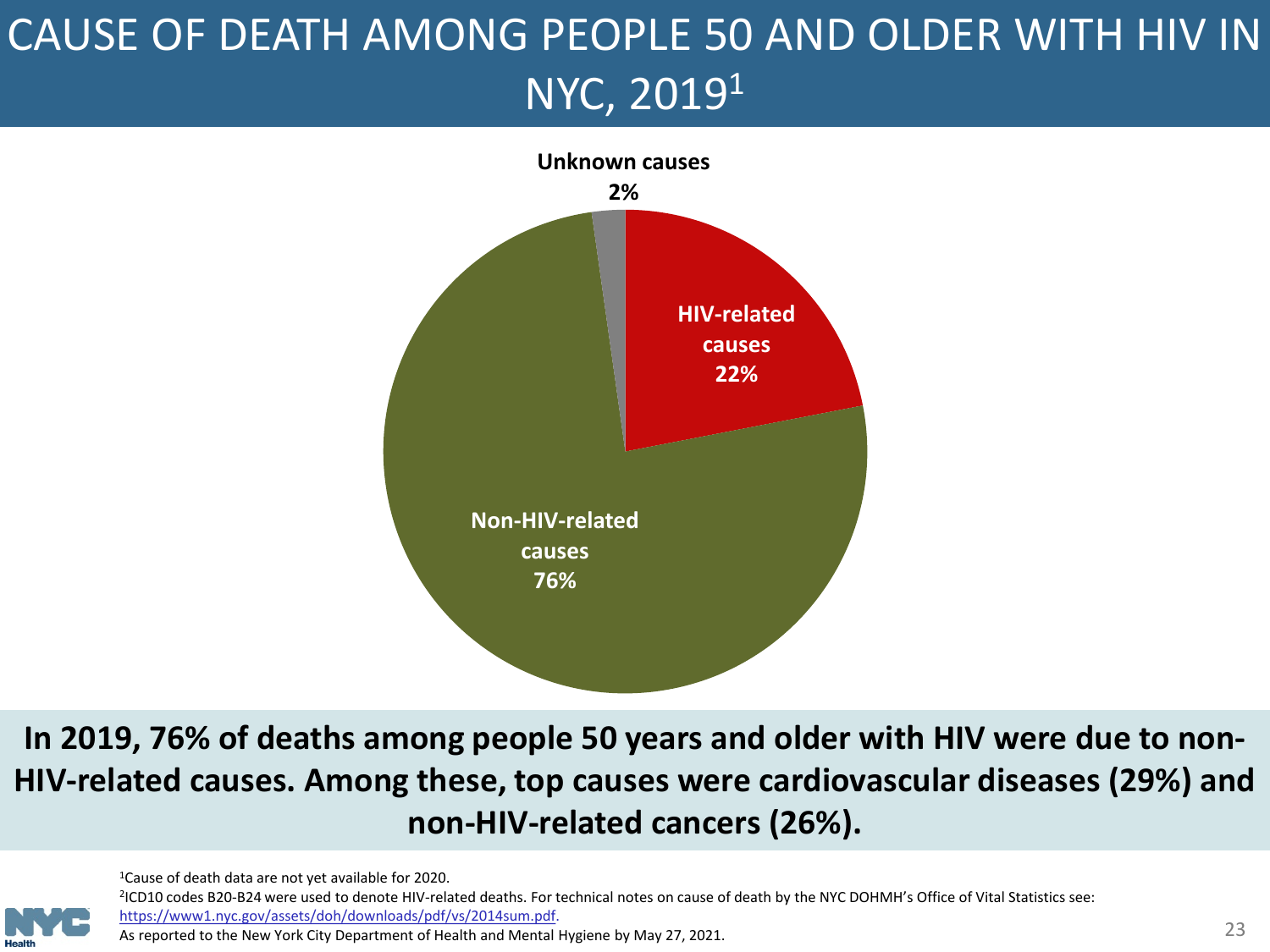#### <span id="page-23-0"></span>DEATH RATES<sup>1</sup> AMONG PEOPLE 50 AND OLDER BY RACE/ETHNICITY IN NYC, 2020



**Death rates among Black, Native American, and multiracial PWH ages 50 and older were higher than the overall death rate among PWH in this age group.**

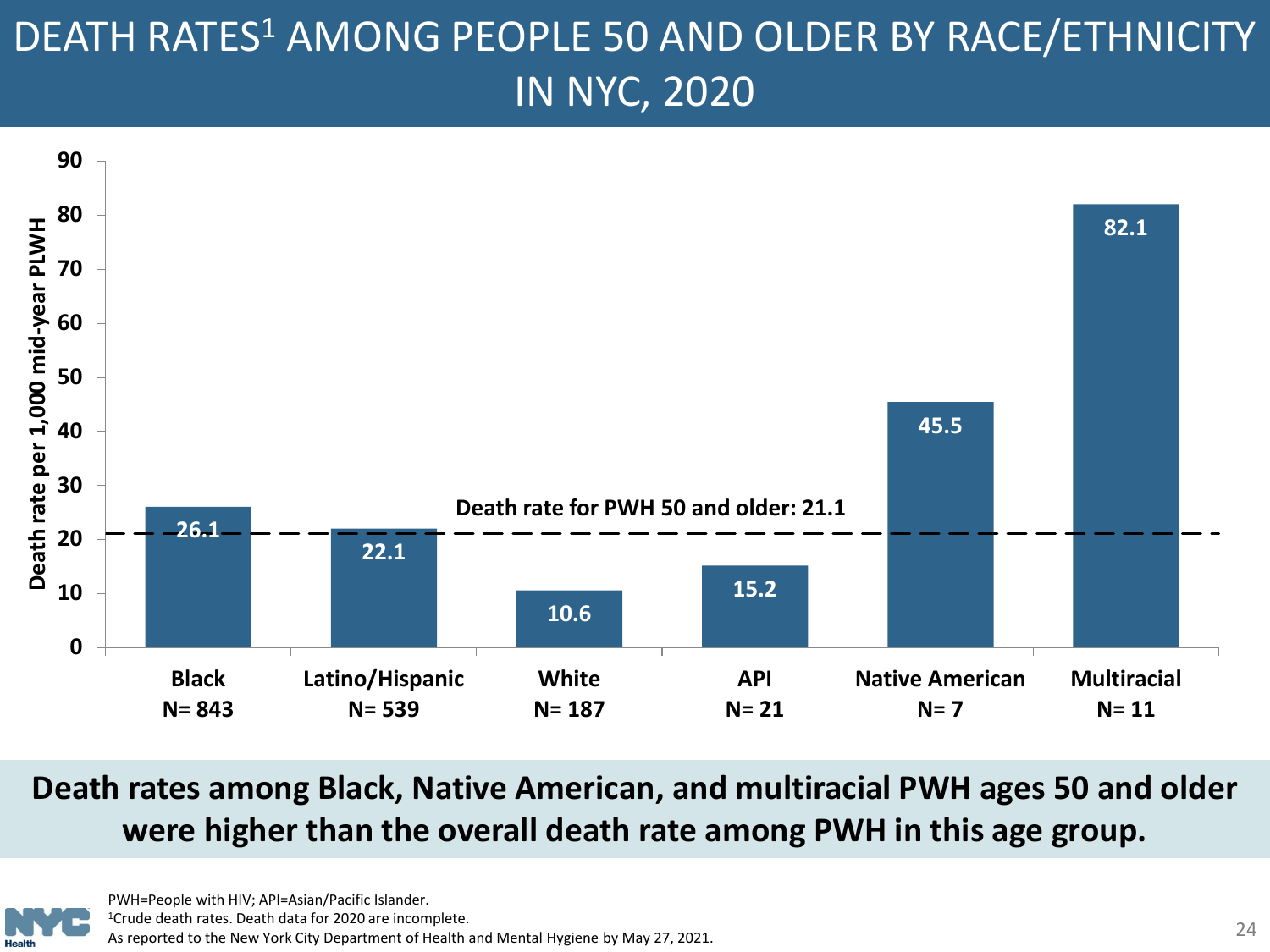### HOW TO FIND OUR DATA

- <span id="page-24-0"></span>• **Our program publishes annual surveillance reports, slide sets, and statistics tables:**
	- [Annual reports: http://www1.nyc.gov/site/doh/data/data-sets/hiv-aids](http://www1.nyc.gov/site/doh/data/data-sets/hiv-aids-surveillance-and-epidemiology-reports.page)surveillance-and-epidemiology-reports.page
	- [Slide sets: http://www1.nyc.gov/site/doh/data/data-sets/epi-surveillance-slide](http://www1.nyc.gov/site/doh/data/data-sets/epi-surveillance-slide-sets.page)sets.page
	- [Statistics tables: http://www1.nyc.gov/site/doh/data/data-sets/hiv-aids-annual](http://www1.nyc.gov/site/doh/data/data-sets/hiv-aids-annual-surveillance-statistics.page)surveillance-statistics.page

#### • **Other resources:**

- HIV Care Status Reports (CSR) system: [https://www1.nyc.gov/site/doh/health/health-topics/aids-hiv-care-status](https://www1.nyc.gov/site/doh/health/health-topics/aids-hiv-care-status-reports-system.page)reports-system.page
- HIV Care Continuum Dashboards (CCDs): [http://www1.nyc.gov/site/doh/health/health-topics/care-continuum](http://www1.nyc.gov/site/doh/health/health-topics/care-continuum-dashboard.page)dashboard.page
- For surveillance data requests, email: **[HIVReport@health.nyc.gov](mailto:HIVReport@health.nyc.gov)** 
	- Two weeks minimum needed for requests to be completed

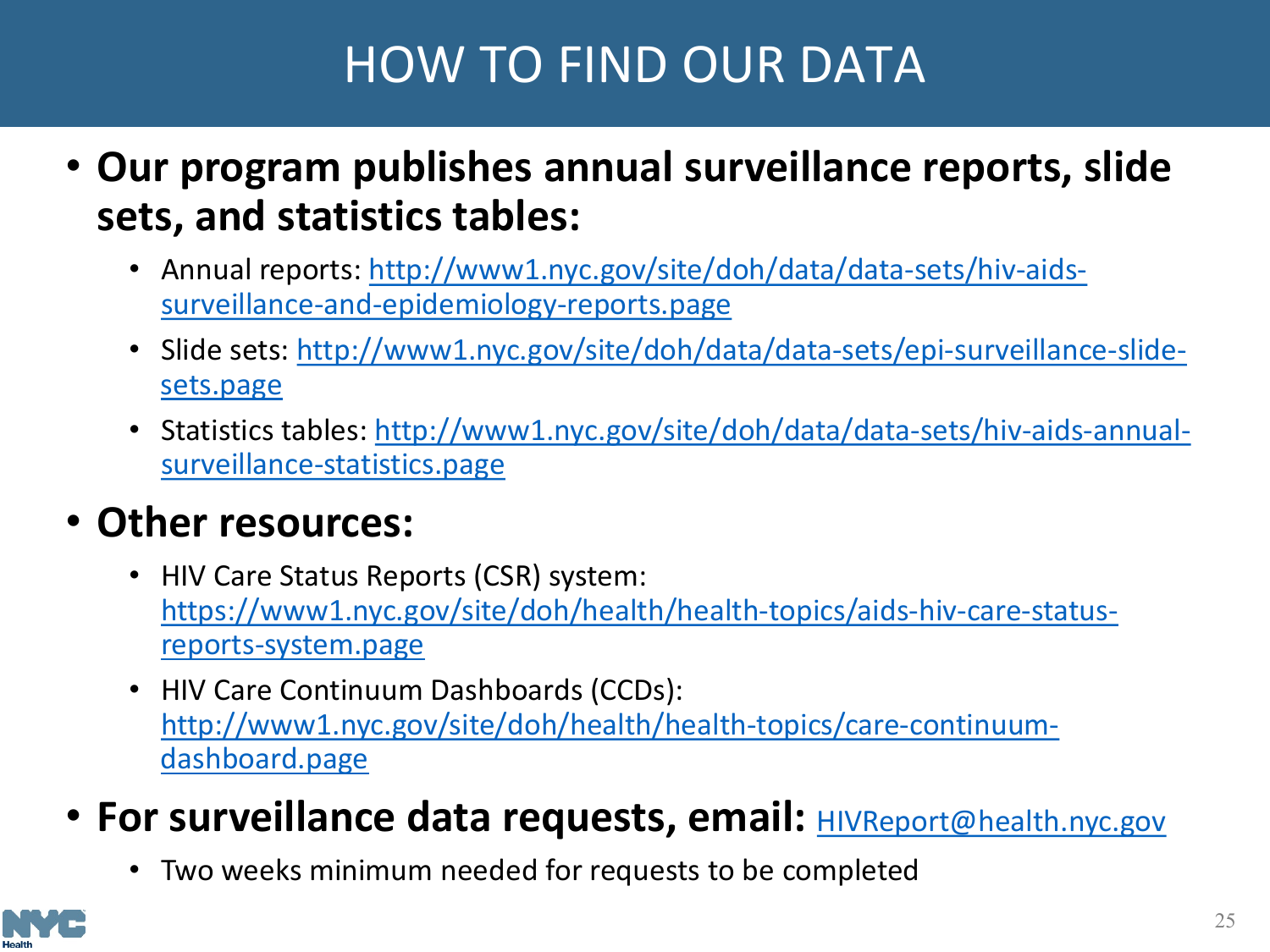# APPENDIX 1:

#### DEFINITIONS AND STATISTICAL NOTES

<span id="page-25-0"></span>Definitions:

- "HIV diagnoses" include diagnoses of HIV (non-AIDS) and HIV concurrent with AIDS (AIDS diagnosed within 31 days of HIV), unless otherwise specified.
- "New HIV diagnoses" include individuals diagnosed in NYC during the reporting period and reported in NYC.
- "Death rates" refer to deaths from all causes, unless otherwise specified.
- Data presented by "Transmission category" include only individuals with a known or identified transmission category, except when an "unknown" category is presented.
- "PWH" refers to people with HIV during the reporting period and includes people who died during the reporting period
- "PLWH" refers to people living with HIV during the reporting period and alive at the end of the reporting period.
- "Women" includes transgender women and "Men" includes transgender men. For more information on transgender surveillance in NYC, please see the "HIV among People identified as Transgender" slide set.
- Surveillance collects information about individuals' current gender identity, when available. These slides display the following gender categories: men, women, transgender (if applicable). People whose current gender identity differs from their sex assigned at birth are considered transgender. Classifying transgender people in surveillance requires accurate collection of both sex assigned at birth and current gender identity. Sex and gender information are collected from people's self-report, their diagnosing provider, or medical chart review. This information may or may not reflect the individual's self-identification. Transgender status has been collected routinely since 2005 for newly reported cases. Reported numbers of new transgender HIV diagnoses and transgender PLWH are likely to be underestimates. For more information, see the "HIV among Transgender people in New York City" surveillance slide set available at: www1.nyc.gov/assets/doh/downloads/pdf/dires/hiv-in-transgender-persons.pdf. Surveillance collects information on other gender identity categories, including "Non-binary/Gender non-conforming." In these slides, data for these individuals are displayed by sex at birth.
- "Heterosexual contact" includes people who had heterosexual sex with a person they know to be HIV-positive, an injection drug user, or a person who has received blood products. For women only, also includes history of sex work, multiple sex partners, sexually transmitted disease, crack/cocaine use, sex with a bisexual man, probable heterosexual transmission as noted in medical chart, or sex with a man and negative history of injection drug use. "Transgender people with sexual contact" includes people identified as transgender by self-report, diagnosing provider, or medical chart review with sexual contact reported and negative history of injection drug use. "Other" includes people who received treatment for hemophilia, people who received a transfusion or transplant, and children in the non-perinatal transmission category.
- Youth are defined as people between 13 and 29 years of age (inclusive). Older adults are defined as people 50 years of age and older.